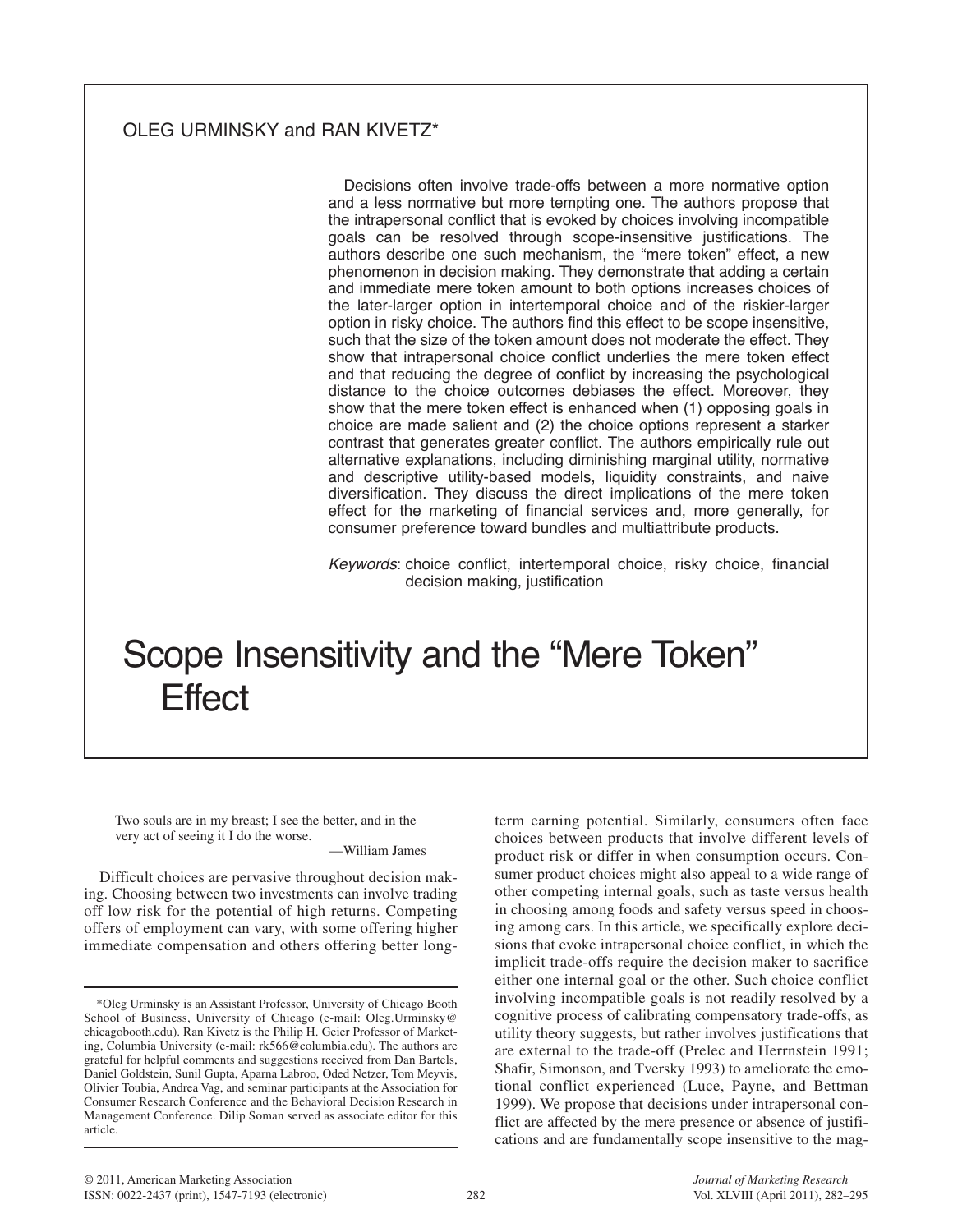nitude of the justification. However, the effect of justification on decision making is highly sensitive to the intensity of intrapersonal conflict. Justifications affect decisions when intrapersonal conflict is high and become largely irrelevant in low-conflict choices.

Our conceptualization implies that a "mere token" justification can often resolve choice conflict and significantly alter the choices made. In a series of studies, we demonstrate this new mechanism for resolving conflict between two options in which adding a small token element to both choice options systematically shifts preferences by making it easier to choose a less tempting but higher valued option. For example, in an intertemporal choice conflict between sooner-smaller and later-larger amounts, adding a small immediate amount to both options enhances choice of the later-larger option. Similarly, adding a small certain amount to both options in a risky choice situation enhances choice of the riskier-larger option. We show this mere token effect to be a direct consequence of intrapersonal choice conflict and scope-insensitive justification, incompatible with the normative and descriptive additive utility models of decision making. Notably, the justification in this context provides not only an excuse for relaxing self-control (Kivetz and Simonson 2002a; Kivetz and Zheng 2006; Okada 2005) but also symbolic gratification, facilitating choice of farsighted options. We show that the role of choice conflict and justification in underlying the effect distinguishes it from naive diversification and mental accounting.

Furthermore, the notion that a small token element of the choice options could have motivational implications has direct consequences for commonly faced consumer decisions. Mere tokens often occur in financial decision making, in which firms give token cash incentives when a new investment or savings account is opened, regardless of the implicit risk or timing of the amounts deposited in the account.1 Online brokers such as E\*Trade and Discover have offered cash bonuses ranging from \$25 to \$75 to customers who open new accounts (Lee 1999). Banks often give out incentives for opening savings accounts, ranging from toasters to cash bonuses (e.g., HSBC Direct offered a \$25 cash bonus for opening a certificate of deposit account online). Such incentives are designed to attract customers to enroll, but the effect on subsequent choices has not been studied. In general, purchase and consumption decisions for products usually involve considering either bundles of multiple products or single products that comprise bundles of features or attributes. Although the cognitive processes underlying such decisions have been widely studied, researchers have paid less attention to the motivational impact on choices of individual products, beyond the direct value provided. In this research, we employ intertemporal choice and risky choice as empirical contexts in which to explore the effects of intrapersonal conflict and scopeinsensitive justifications in these kinds of decisions and multiattribute decision making in general.

We organize the article as follows: We begin by developing our conceptualization of intrapersonal choice conflict and examining the circumstances under which scope-insensitive justification resolves such conflict, thus shifting the choices made. We present a series of propositions describing a new phenomenon in decision making, the mere token effect, which we derive from the proposed conceptualization. In Study 1, we demonstrate the mere token effect in the domain of intertemporal choice, which has often been used as a theoretical model of self-control conflict. Study 2 extends our findings to the more general domain of risky choice. In both contexts, we provide direct evidence that the mere token effect operates by providing a scope-insensitive justification that reduces intrapersonal choice conflict. With Study 3, we demonstrate that perceived choice difficulty underlies the effect, and with Study 4, we show that the mere token effect is systematically diminished when intrapersonal choice conflict is reduced by increasing psychological distance to the choice outcomes. Study 5 shows that the mere token effect is enhanced when the options represent a starker contrast that heightens the underlying goal conflict, consistent with our conceptualization but in violation of both normative and descriptive utility-based models and in contrast with a diminishing marginal utility explanation. Study 6 demonstrates that activation of competing goals underlies the mere token effect and extend our findings to the domain of payments. Finally, we discuss and empirically rule out several additional alternative explanations, including mental accounting, liquidity constraints, and naive diversification. We discuss the theoretical and managerial implications of both the mere token effect and our conceptualization of scope-insensitive justification.

### *THEORETICAL DEVELOPMENT*

In the normative models of choice, such as subjective expected utility theory (Savage 1954), people make choices by evaluating the expected utilities of the alternatives, taking into account subjective outcome probabilities and discounting any temporally delayed outcomes (Samuelson 1937). Researchers have developed descriptive theories such as prospect theory (Kahneman and Tversky 1979) and hyperbolic discounting (Ainslie 1975) to account for ways that people's actual choices deviate systematically from the predictions of normative models. Both the normative and descriptive compensatory models imply that choice conflict does not affect the actual option chosen (Tversky and Shafir 1992). The implicit assumption in such models is that people are more likely to choose the higher valued option, and when both options are similar in value, decision makers are indifferent between the options.

Choice sets in which the decision maker faces a trade-off between dimensions (e.g., between amount and risk, amount and time), however, can give rise to substantial choice conflict. One stream of research, arising from signal detection theory and the psychophysics of perception, has focused on the conflict elicited by choosing between similarly valued stimuli (e.g., Tyebjee 1979). This research has demonstrated that the time required to make a choice increases as the difference in subjective preference between the options decreases. The underlying explanation is fundamentally cognitive: Facing preference uncertainty (Dhar 1997), a motivated decision maker will find it more difficult to correctly identify the subjectively higher valued of two similar options (as long as neither dominates). For a choice to occur, decision makers may construct preferences (Bettman, Luce, and Payne 1998; Simonson and Tversky 1992; Slovic

<sup>1</sup>Note that this is distinct from the use of alternative or intermediary currency tokens, such as reward program points.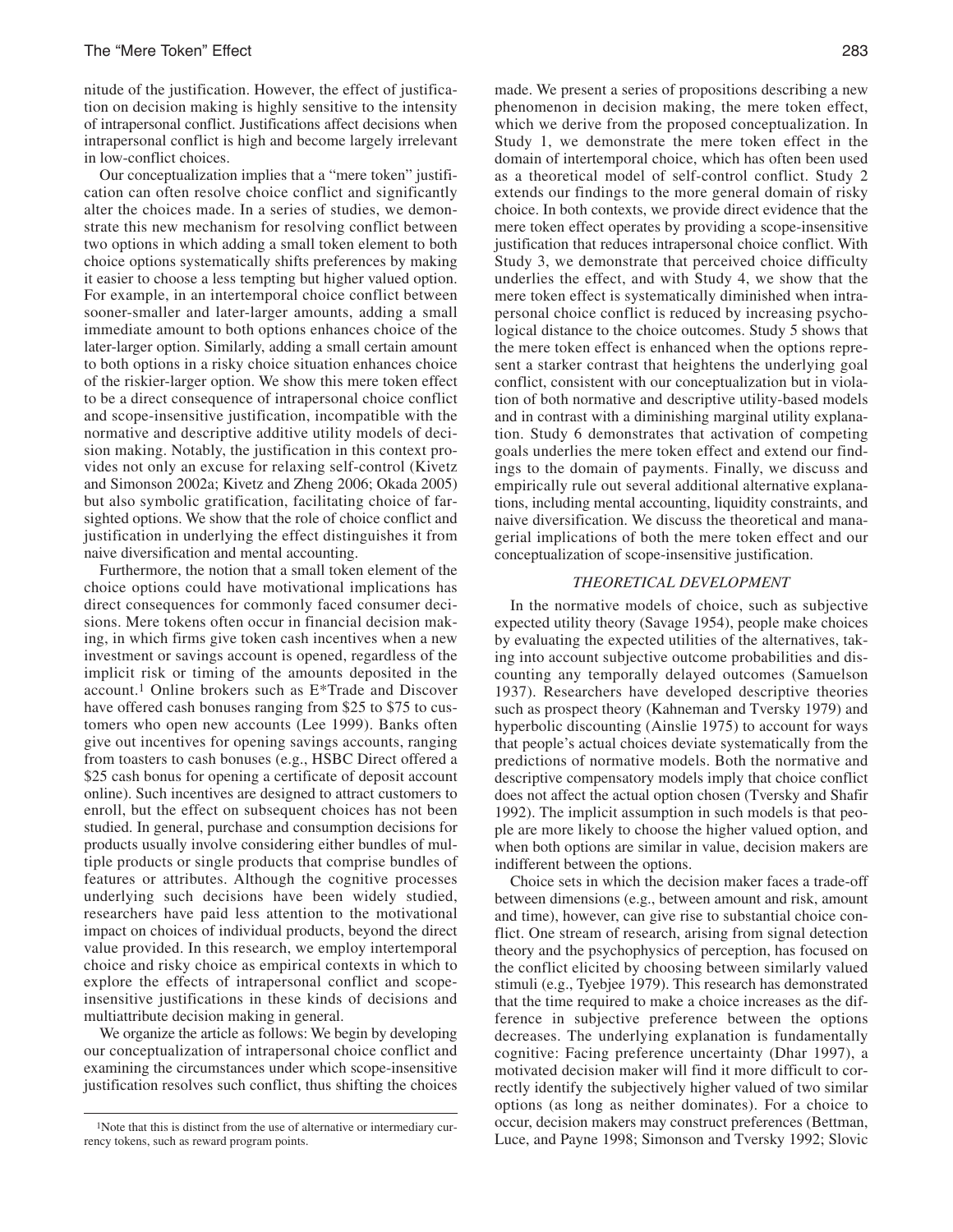1975) and make decisions using contextual cues rather than stable valuations.

A fundamentally different perspective on choice difficulty is the idea that conflict occurs between competing goals rather than choice options (Janis and Mann 1977; Luce, Payne, and Bettman 1999). In this view, decision conflict arises when the choice involves substantial trade-offs on dimensions that implicate personally important competing goals. The literature has used the analogy of multiple selves, each representing a single goal or ideal that can come into conflict in decision making (e.g., James 1890; Schelling 1980). Much of this research has focused on changes in preferences over time and the conflict between impulsive tendencies shortly before the outcome versus more farsighted reasoning that occurs further in advance of the consequences (e.g., Ainslie 1975; Strotz 1955). The notion of conflict arising from competing goals also relates to the contrast between visceral and reasoned reactions (Loewenstein 1996) and between "hot" and "cool" modes of reasoning (Metcalfe and Mischel 1999).

The distinction between an impulsive emotional "want" self and a more farsighted rational "should" self has provided a general categorization to encompass this kind of conflict. However, we argue for a broader notion of intrapersonal conflict (Luce, Payne, and Bettman 1999) characterized by conflicting impulses that arise from directly competing motivational goals. For the consumer facing choice options, both of which implicate strongly held goals, choosing either option presents a threat to the self-identity associated with the opposing goal. The literature on cognitive dissonance has demonstrated that when central values are threatened, one response is to resort to behaviors (e.g., Sherman and Gorkin 1980) or even mere symbols (Golwitzer and Kirchhof 1998; Steele, Spencer, and Lynch 1993) that bolster the threatened value. Related literature on self-signaling (Bodner and Prelec 2001; Quattrone and Tversky 1984) has argued that people make choices partly according to the diagnostic utility of their choice. Thus, for choices involving competing goals, the process of decision making includes not only cognitive assessment of utility but also motivations regarding the impact of choices on self-identity.

# *Scope-Insensitive Justifications and the Resolution of Choice Conflict*

Therefore, choice under intrapersonal conflict is a process of internal negotiation that is effortful and could remain stuck in indecision (Luce 1998), particularly when the choice options represent a dramatic trade-off between distinct goals. Furthermore, in this kind of conflict, choices are interpreted as representing the decision maker's inner values and true identity (e.g., Bodner and Prelec 2001; see also Bem 1967). Thus, in general, the motivational aspect of choice conflict is not receptive to compensatory adjustments in the choice options but rather is affected by reasons, justifications, and rationalizations (e.g., Kivetz and Zheng 2006; Shafir, Simonson, and Tversky 1993; Slovic 1975) that can counter the challenge to self-identity.

It is important to note that the notion of conflict between self-identity goals implies that motivational concerns underlie evaluation of both impulsive and farsighted choice options. Consistent with this view, research on hyperopia (Kivetz and Simonson 2002b) has shown that what has generally been considered the more objective "should" self can also be characterized as irrational and emotional, subject to feelings of guilt and making nonoptimal choices that lead to negative feelings of regret and "missing out" in the long run (Kivetz and Keinan 2006). Furthermore, although justification and reasons have generally been studied in the context of excusing indulgence (Kivetz and Simonson 2002a; Kivetz and Zheng 2006), in our conceptualization, they can also be employed to lessen the temptation of impulsive options.

In particular, as we describe in the next section, a justification that provides some symbolic measure of gratification can help resolve choice conflict, thus reducing the desire for the nearsighted option. We argue that the role of justification in choice under conflict is further characterized by a qualitative evaluation—the presence or absence of justification in the choice context—rather than a quantitative one. Specifically, incorporating into the choice options an element that serves as a token, symbolically representing one of the goals in conflict, can resolve choice conflict, regardless of the magnitude of the token itself. Thus, choice conflict can be reduced, and decisions shifted, by way of a mere token effect.

#### *The Mere Token Effect*

 $P_1$ : When a decision maker faces intrapersonal conflict between outcomes representing competing goals, adding a mere token to both options that signifies one of the goals increases choice of the option affiliated with the competing goal.

For example, the proposition implies that in a conflict between the goals of immediacy and magnitude, adding a token of immediate gratification to both options will satisfy the impulsive tendency and free the decision maker to choose a higher-valued but less tempting option. Thus, in an intertemporal choice conflict between sooner-smaller and later-larger amounts, we propose that adding a small immediate amount to both choice options increases preference for the later-larger option, contrary to the predictions of normative and descriptive models of intertemporal choice. It is important to note that the mere token operates as a symbolic justification, and we rule out normative alternative explanations, such as the token amount satisfying a liquidity constraint. A key distinction here is that the mere token is a bonus added to both existing choice options, not an alternative form of expressing the options, and we argue that the token justification addresses two conflict goals rather than providing an additional goal of maximizing intermediary tokens, as in Hsee et al. (2003).

Furthermore, because the token is added to both options, it cannot be interpreted as a trivial tiebreaker (e.g., Brown and Carpenter 2000). A critical aspect of this proposition, alluded to in the use of the term "mere" token, is insensitivity to the scope or magnitude of the token. Thus, we propose the following:

 $P_2$ : The magnitude of the mere token has a negligible impact on the size of the mere token effect; in particular, even small mere tokens shift choices.

Thus, it is specifically the presence or absence of the token that affects decisions by either providing or not providing a justification. Scope insensitivity has been documented in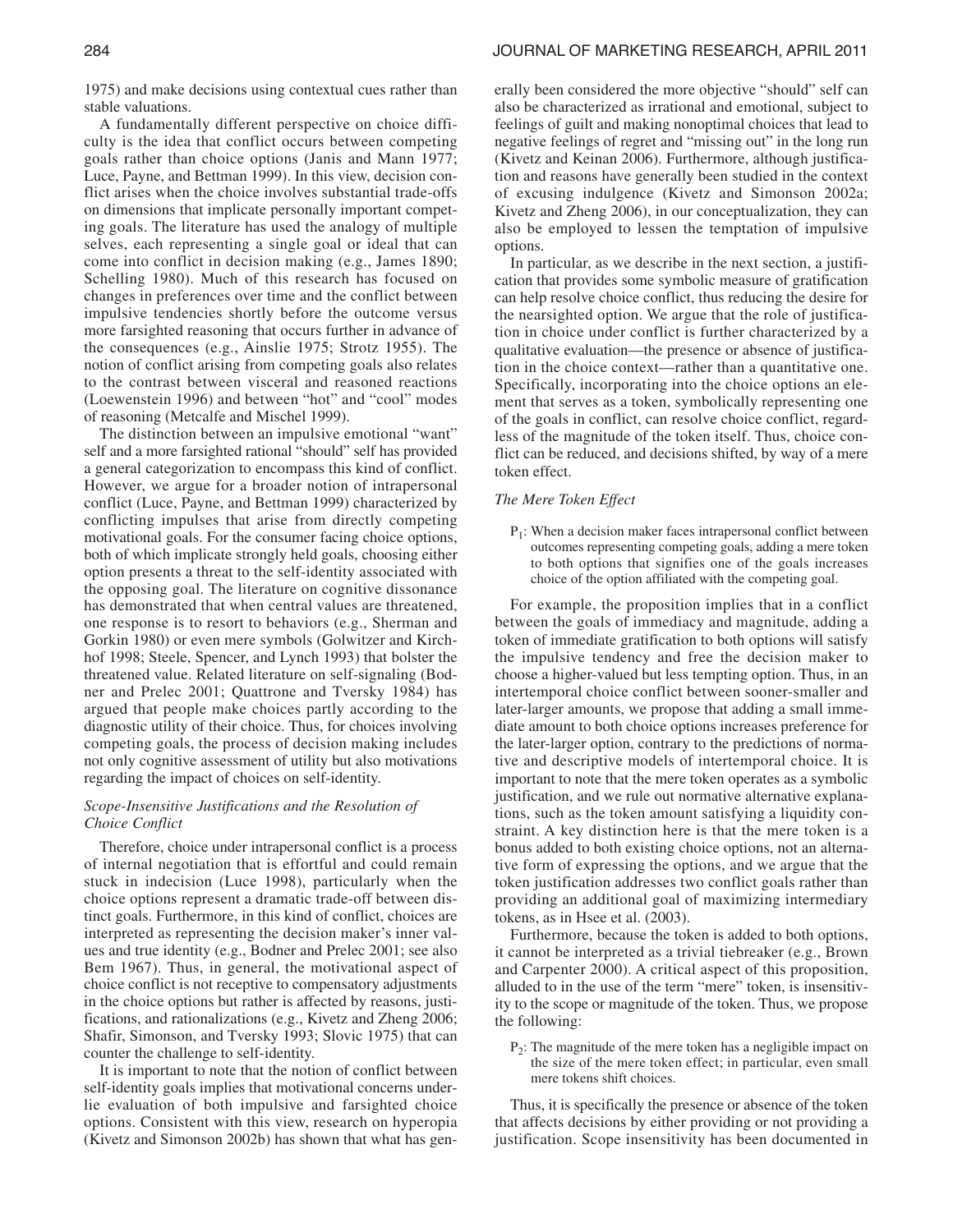valuations when the context is emotional (Hsee and Rottenstreich 2004) and evaluations are conducted separately, rather than relative to other options (Hsee, Rottenstreich, and Xiao 2005). However, unlike the work of Hsee and colleagues, the scope insensitivity we predict in the context of intrapersonal conflict is distinct from low evaluability and diminishing marginal utility. Rather, the impact of the mere token is scope insensitive because the intrapersonal conflict is fundamentally motivational, and the resolution of this conflict occurs through noncompensatory reasoning, external to the quantitative trade-off between options. Thus, scope insensitivity applies only to the elements of the decision interpreted as justification—that is, to the mere token itself. We do not expect scope insensitivity to the underlying dimensions of the choice options, such as time and money. (We investigate this argument in Study 5.)

We predict that the strength of the mere token effect depends on contextual factors of the decision that aggravate or mitigate the intensity of the intrapersonal conflict. Formally,

#### $P_3$ : Increasing (decreasing) the intensity of the intrapersonal choice conflict enhances (weakens) the mere token effect.

This implies that the addition of a mere token will differentially affect people's choices, depending on the degree to which adding the token reduces a choice conflict that they would otherwise feel. In particular, we propose that the degree of intrapersonal choice conflict experienced is moderated by aspects of the context in which the choice occurs, such as the psychological distance (Lewin and Cartwright 1951; Trope and Liberman 2003) to the outcomes. Metcalfe and Mischel (1999) propose that distancing oneself from a decision can increase willpower by shifting decision making from a "hot" emotional system to a "cool" cognitive system of reasoning. We conjecture that increasing psychological distance reduces the degree of intrapersonal choice conflict by "cooling" the negative emotions that the required trade-offs induce. Therefore, consistent with  $P_3$ , our conceptualization implies that the mere token effect will diminish (or even disappear) with greater psychological distance from the decision outcomes.

Furthermore, we note that the nature of the trade-off among the options themselves will directly affect the degree of choice conflict experienced, independent of the aspects of the context in which choice occurs. For example, consider when consumers perceive two choice options as highly dissimilar on important dimensions. As long as a nontrivial trade-off is present, choosing between two such options is likely to be particularly difficult because of the dissimilarity of the options. Accordingly, we conjecture that more dissimilar choice options, which represents a more extreme trade-off between competing goals, lead to stronger mere token effects. Subsequently, we demonstrate that this proposition enables us to distinguish our framework from the predictions of diminishing marginal utility.

In the next two sections, we test the first proposition, demonstrating the mere token effect in the domain of intertemporal choice and then extending the effect to the more general domain of risky choice. In both domains, we test the second proposition and demonstrate insensitivity to the magnitude (or scope) of the mere token. Then, we test the proposed moderators of the mere token effect and shed light on the underlying psychological processes. We demonstrate that the predictions of our conceptualization and the related findings are diametrically opposed to the predictions of the extant normative and descriptive models of choice. Highlighting the generality of the mere token effect, we show our findings in the domains of both intertemporal and risky choices, and we extend the effect to payments.

# *THE MERE TOKEN EFFECT IN INTERTEMPORAL CHOICE*

Researchers have studied intertemporal choices between a lower magnitude but sooner outcome and a larger but delayed outcome as a fundamental decision-making problem in psychology, economics, marketing, and other disciplines (for a broad review, see Frederick, Loewenstein, and O'Donoghue 2002). Intertemporal trade-offs pose a fundamental conflict between the interests of a person's current and future selves (Bartels and Urminsky 2011) and have been widely applied as a model of self-control conflict between nearsighted and farsighted goals, describing how conflict increases and the will to stick with long-term goals is undermined as tempting alternatives become increasingly immediate. Thus, although timing is an important aspect of decision making (e.g., Simonson 1992), intertemporal choice is also a particularly appropriate context in which to study the more general effect of a mere token on intrapersonal conflict.

#### *Study 1a: The Mere Token Effect in Intertemporal Choice*

In this and subsequent studies (except Study 3), the participants were all adult consumers participating in unrelated consumer surveys conducted over the Internet. None of the other questions in the surveys related to intertemporal conflict or risky choice. In this study, 311 respondents chose between two delayed rewards. Half the respondents were randomly assigned to the base condition and were asked to choose between two options, a later-larger reward and a sooner-smaller reward. The base condition options are as follows, with the percentage choosing each option given in parentheses: Option A: "\$900 that you receive in one year" (38%), and Option B: "\$300 that you receive in one week"  $(62\%)$ .<sup>2</sup> We assigned the other half of the respondents to the mere token condition, in which we bundled the same choice options with a common amount to be received virtually immediately: Option A: "\$50 that you receive in 3 days and \$900 that you receive in one year" (52%), and Option B: "\$50 that you receive in 3 days and \$300 that you receive in one week" (48%).

Thus, inclusion of the \$50 in both options shifted preferences, increasing the share of the later-larger reward by 14%  $(z = 2.5, p < .01)$ . We argue that for consumers facing intrapersonal choice conflict between their desire for an immediate reward and the higher payoff available by waiting, being offered the small "token" amount of \$50 reduces the conflict, making it easier to ignore the temptation of immediacy and hold out for the later-larger reward. The

<sup>2</sup>This result implies that a majority of respondents had an annual discount rate over 300%, which is very high compared with reasonable expectations of investment rates of return. However, this rate is consistent with the large literature on implicit discount rates, including both hypothetical and actual choices (see Frederick, Loewenstein, and O'Donoghue 2002, Table 1).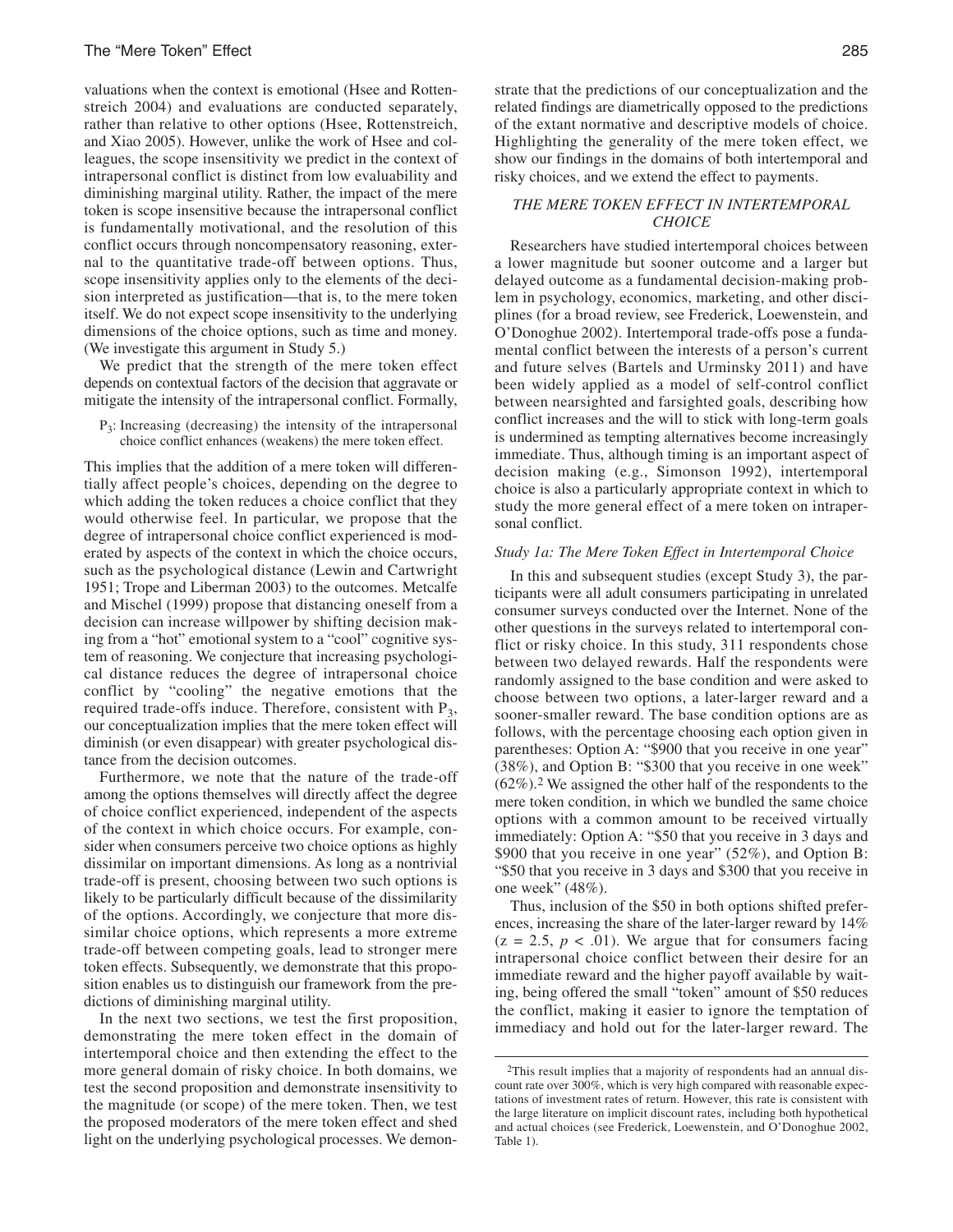effect was robust across different versions of the stimuli, which varied the magnitudes (of the token amount, the sooner-smaller reward, and/or the later-larger reward) and timing of the rewards. Across all 18 between-subjects tests we conducted, we found mere token effects in the predicted direction, ranging from 1% to 17%, with a mean effect of 10%. Furthermore, 13 of the tests were significant at the .05 level, and another 3 were significant at the .10 level.

This demonstration of the mere token effect is consistent with  $P_1$  and directly inconsistent with the established models of intertemporal choice. Both the time-consistent exponential model and the hyperbolic model (which accounts for time inconsistency) share a common additive form, such that common elements cancel out (Loewenstein and Prelec 1992). This implies that the relative evaluations of the options in the base and mere token conditions are equivalent, and additive discounted utility models predict no dif-<br> **Example 20** Mere Token Amount ference across the two conditions. Thus, our finding of a shift in choice due to adding a mere token to both options is incompatible with both the normative exponential and descriptive hyperbolic discounting models.

#### *Study 1b: Scope Insensitivity and the Mere Token Effect*

Consistent with the notion that the mere token provides a justification distinct from the trade-off calculus,  $P_2$  implies that choices are affected by the presence or absence of the mere token and that the mere token effect will be fundamentally insensitive to the magnitude (scope) of the token. To test this prediction, 1459 participants were given one of five condition, participants chose between \$900 that they would receive in one year or \$300 that they would receive in one week. In the four mere token experimental conditions, participants chose between the same two amounts bundled with \$10, \$50, \$100, or \$200 to be received in one day. As Figure 1, Panel A, shows, in the experimental conditions, when the choice included an immediate token amount bundled with both options, more participants were willing to wait for the later-larger amount of \$900 in one year regardless of the token size (all *p*s < .01), compared with the base condition. There were no statistically significant differences between the cells with varying token amounts (all *p*s > .1). Furthermore, when we fit a logistic regression model to the choices in the four experimental conditions, there was no effect of token magnitude (Wald  $\chi^2 = 2.1$ , not significant [n.s.]).

These results demonstrate a striking degree of scope insensitivity with regard to the token amount. The mere presence of even a seemingly trivial amount of immediate gratification systematically increases preferences for the less impulsive option, but increasing the scope of the immediate gratification has no discernible effect on preferences. Note that participants are not scope insensitive to amounts in general (see Study 5); rather, they are scope insensitive specifically to the mere token. This supports the view that the mere token effect operates by providing a (qualitative) justification that counteracts the impulse for the more immediate option.

More broadly, scope insensitivity to the token amount suggests that justifications in general might be evaluated on a discrete basis, as either present or absent. These findings imply that providing customers with an incentive for opening a certificate of deposit savings account (even holding

Figure 1  $SCOPE$  INSENSITIVITY OF THE MERE TOKEN



overall net present value constant<sup>3</sup>) should be more effective for longer-term accounts than shorter ones, and when added to a range of available accounts, the token will increase choice of the longer-term accounts among the available options. Thus, addressing the motivational goals in conflict is a key aspect of inducing consumers to save money for the future.

#### *THE MERE TOKEN EFFECT IN RISKY CHOICE*

In this section, we extend the mere token effect to the widely studied domain of risky choice. The normative subjective expected utility model of risky choice (Savage 1954) defines the utility of a gamble as the sum of the expected utilities of the outcomes. Subsequent empirical work on risky choice has demonstrated repeated violations of the expected utility model, leading to a variety of modified models, of which prospect theory (Kahneman and Tversky 1979) and cumulative prospect theory (Tversky and Kahneman 1992) are predominant.

Some research has suggested links between a myopic preference for immediacy in intertemporal choice and an analogous preference for certainty in risky choices (e.g., Mischel and Grusec 1967; Prelec and Loewenstein 1991; Rotter 1954). This suggests that a similar form of intrapersonal conflict might apply to risky choice, such that choices between a safer-smaller option and a riskier-larger one rep-

<sup>3</sup>We report replication studies that equalize the offerings in the base and token conditions for intertemporal and risky choices in the Web Appendix ([http://www.marketingpower.com/jmrapril11\).](http://www.marketingpower.com/jmrapril11)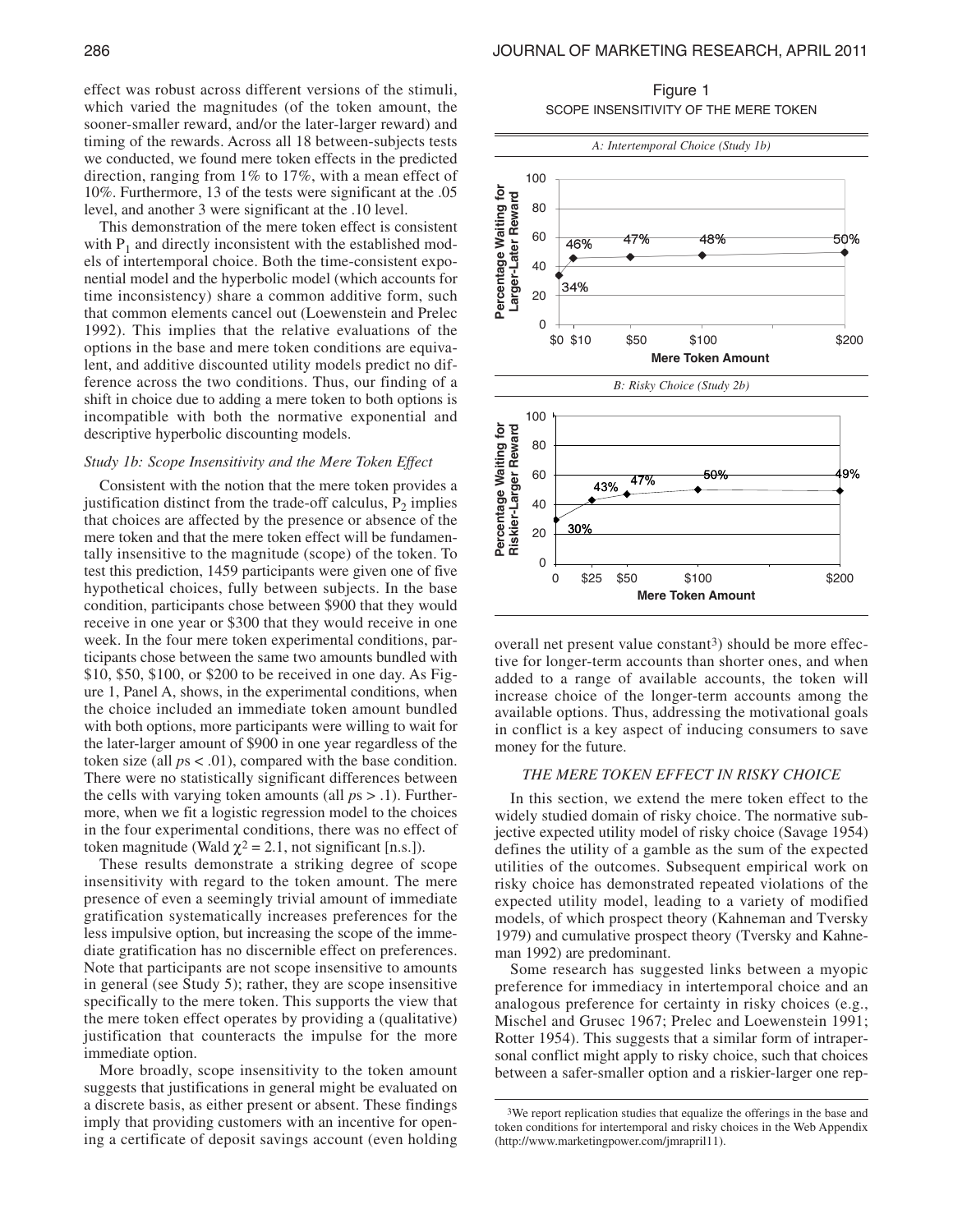resent a conflict between the goals of certainty (or risk avoidance) and magnitude. From a long-term perspective, a riskier option with a higher expected value is often preferred; however, an option with a lower expected value but less risk can be tempting. As in the case of intertemporal choice, the intrapersonal conflict that arises for risky choices is characterized not only by cognitive uncertainty but also by a conflict between competing goals. In this research, we use gambles to explore the effect of intrapersonal conflict and scope-insensitive justifications as a representation of the much broader domain of all decisions under uncertainty, including choices involving product risk (e.g., Dowling and Staelin 1994) or between investments. Next, we briefly describe our findings for risky choice, which parallel those for intertemporal choice.

### *Study 2a: The Mere Token Effect in Risky Choice*

A total of 773 respondents were offered a choice between two lottery tickets. Half the respondents were randomly assigned to the base condition and were asked to choose between a riskier-larger ticket (Choice A: 30% chance to win \$1,000 [30% chose this option]) and a safer-smaller ticket, (Choice B: 50% chance to win \$300 [70% chose this option]). The other half of the respondents were assigned to the mere token condition, in which the same choice options were bundled with a common riskless amount (Choice A: \$100 for certain and a 30% chance to win \$1,000 [45% chose this option]; Choice B: \$100 for certain and a 50% chance to win \$300 [55% chose this option]).

Including the certain \$100 in both options shifted preferences, increasing the share of the riskier-larger reward by 15% ( $z = 4.1$ ,  $p < .01$ ). We argue that facing the options of the safer-smaller and riskier-larger rewards elicits intrapersonal choice conflict between the goals of certainty and magnitude of the reward. Even when respondents viewed the larger reward as compensating for the associated risk, the relative safety of the safer-smaller reward was tempting. Thus, being offered the guaranteed token amount of \$100 in either case reduces this conflict, alleviates the temptation, and makes it easier to forgo the safer-smaller reward and choose the higher expected value (but riskier) reward. Furthermore, we found no moderating effect of wealth on the mere token effect (logistic regression interaction with selfreported income Wald  $\chi^2 = .22$ , n.s.), inconsistent with both a liquidity constraint account and expected utility theory.

We found the effect to be robust across different versions of the stimuli that varied the magnitudes (of the token amount, safer-smaller reward, and/or riskier-larger reward) and probabilities of winning. Across ten tests we conducted, we found mere token effects ranging from 2% to 23%, with a mean effect of 13%. All ten effects were in the predicted direction, and eight were significant at the .05 level. We argue that this robust mere token effect in risky choice arises from the same factors as in intertemporal choice. Specifically, the mere token, operating outside the trade-off calculus, provides a token level of guaranteed gain, placating the goal of risk avoidance and reducing choice conflict.

#### *Study 2b: Scope Insensitivity and the Mere Token Effect*

Applied to risky choice,  $P_2$  suggests that the presence of even a token certain amount would provide justification and shift preferences but that increasing the magnitude of the

token amount would have little impact. A total of 721 online survey participants made one of five choices, fully between subjects. In the base condition, participants chose between a 50% chance of winning \$1,000 or an 80% chance of winning \$300. In the four mere token experimental conditions, participants chose between the two previously mentioned options, each bundled with a certain amount of \$25, \$50, \$100, or \$200. As Figure 1, Panel B, shows, when the choice included a token certain amount bundled with each option, more participants were willing to select the riskier option (50% chance of winning \$1,000) regardless of the token size (all *p*s < .05), and there were no significant differences between the cells with varying token amounts (all  $p_s$   $>$  .1). Furthermore, when we fit a logistic regression model to the choices in the four experimental conditions, there was no effect of token magnitude (Wald  $\chi^2 = 1.2$ , n.s.).

Thus, in the domain of risky choice, we have replicated our finding that increasing the token size has no impact on the mere token effect. It is worth noting that both prospect theory and expected utility theory indicate that in general, the mere token effect is sensitive to token size. However, when the ratio of the probabilities is sufficiently low, both the mere token effect and scope insensitivity to token size can be explained by cumulative prospect theory and subjective expected utility. In Study 5b, we directly rule out these models as an alternative explanation.

For investors choosing among a range of investment options, the token will increase the likelihood of choosing the higher risk and reward investments from among the available options. Taking the intertemporal and risky choice results together implies that consumers saving money through 401(K) accounts will be influenced by their motivational conflict and by the timing and risk of even small amounts of money they view as being related to the choice.

# *THE ROLE OF CHOICE CONFLICT IN THE MERE TOKEN EFFECT*

In the previous sections, we study the mere token effect as a form of scope-insensitive justification to resolve intrapersonal choice conflict. In the subsequent sections, we turn to the question of how differences in the intensity of conflict moderate the mere token effect, per  $P_3$ . In this section, we provide evidence that the mere token effect occurs specifically when the token reduces the choice conflict experienced by an individual participant and generalize our findings to a within-subject repeated measures design.

### *Study 3: Evaluations of Relative Choice Conflict and the Mere Token Effect*

A total of 52 students intercepted on the campus of a large midwestern university evaluated their preference between two intertemporal choices by marking a point on an unnumbered 110 mm line segment, anchored by strong preference for the two choice options. Participants made four such evaluations: two intertemporal choices (with and without a token) and two risky choices (again, with and without a token). We counterbalanced the order of the intertemporal and risky choice sections of the survey.4

<sup>4</sup>We tested all findings for order effects (i.e., whether the intertemporal tasks or the risky choice tasks were shown first), and we control for order in the analysis of variance results. Because there were no discernible effects of order, we report the results for the full data set.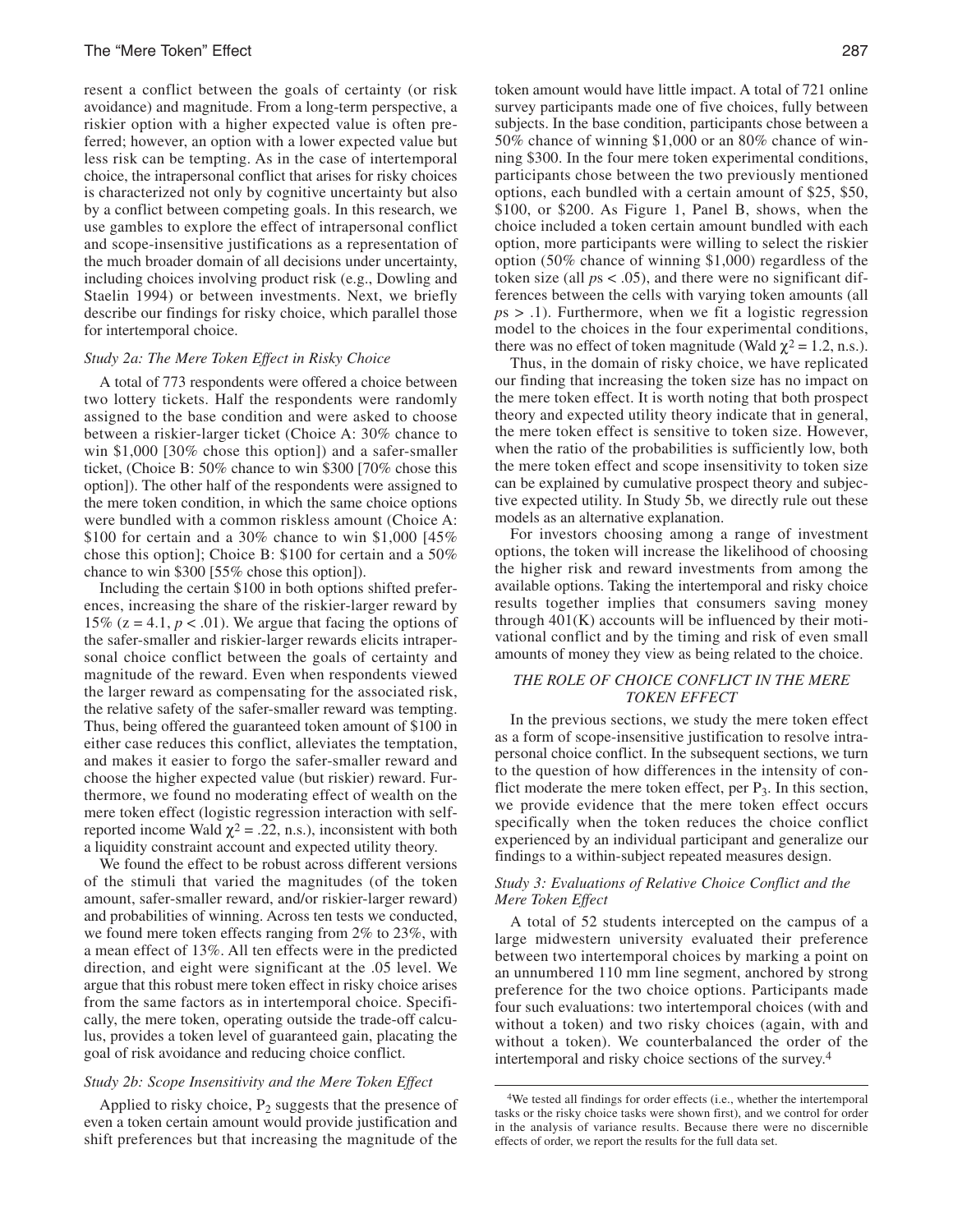For the intertemporal choices, participants first expressed their preference on the line-length scale anchored by a strong preference for "\$300 in one week" on the left (measured as 0 on the unnumbered line) and a strong preference for "\$900 in one year" on the right (measured as 110 on the line). Then, participants repeated the evaluation in the mere token version, on the same line length now anchored by "\$50 in one day and \$300 in one week" on the left and "\$50 in one day and \$900 in one year" on the right. Next, they rated the difficulty of each task on seven-point scales.5

For their risky choices, the participants first indicated their preference on the line segment between "50% chance of \$300" on the left and "30% chance of \$1,000" on the right; then they repeated the evaluation in the token version between "\$100 for certain and a 50% chance of \$300" and "\$100 for certain and a 30% chance of \$1,000" and rated the tasks' difficulty.

Comparing the preferences in the two versions, participants expressed a stronger preference for the later-larger option in the intertemporal choice token version compared with the base version ( $M = 74$  mm vs. 63 mm; repeated measures analysis of variance,  $F = 13.9, p < .01$ ) and for the riskier-larger option in the risky choice token version compared with the base version ( $M = 72$  mm vs. 58 mm;  $F =$ 12.4,  $p < .01$ ). Thus, we again replicate the mere token effect for both intertemporal and risky choice, using a within-subject relative preference measure.

Furthermore, we propose that the token effect operates by reducing the conflict that participants feel and the difficulty of the choice they experience. To test this, we calculated the difference in the difficulty ratings between the separate base and token version ratings  $(\Delta$ Difficulty) to capture the degree to which each participant believed that the token version was easier (or more difficult, for negative values). We also calculated the average of the two difficulty questions (base and token version) to capture overall difficulty in answering the questions. Then, we fit a linear regression model to predict preference for the later-larger option in the token version for each choice type. The coefficient of  $\Delta$ Difficulty for intertemporal choices was positive  $(t = 2.2, p < .05)$ :

(1)  $\text{Pref}_{\text{LL}|\text{TOKEN}} = 11.7 + .80 \text{ Pref}_{\text{LL}|\text{NO} \text{ TOKEN}} + 4.6 \Delta \text{Difficulty}$ 

#### + 2.0 Mean Difficulty.

This implies that the more difficult the participants found the base version, the more their preference for the laterlarger option increased when the token was added. There was also an unpredicted marginally significant effect of average difficulty ( $t = 1.8$ ,  $p < .10$  [two-tailed]), such that the token was more likely to increase preference for the later-larger option when participants experienced both choices as more difficult, on average.6

In the risky choice scenarios, examining preference for the riskier-larger option in the token version, we again find a positive and significant effect of  $\Delta$ Difficulty (t = 2.1, *p* < .05):

(2) Pref<sub>RL|TOKEN</sub> = 44.4 + .49 Pref<sub>RL|BASE</sub> + 3.9  $\Delta$ Difficulty

#### – .3 Mean Difficulty.

Here, there was no effect of average difficulty, and rerunning the regression without average difficulty yielded the same results (coefficient of  $\Delta$ Difficulty = 3.8; t = 2.1, *p* < .05). The more a participant believed that the token reduced the choice difficulty inherent in the base condition, the more adding the token increased that participant's preference for the riskier-larger option.

This study supports the argument that adding a mere token of immediacy or certainty to intertemporal and risky choices, respectively, systematically changes preferences by reducing choice conflict. Note that we only found a directional main effect of difficulty across the two conditions for both intertemporal  $(3.03$  base vs. 2.98 token;  $t = .3$ , n.s.) and risky choices (3.3 base vs. 3.0 token;  $t = 1.4$ ,  $p = .10$ ).<sup>7</sup> We conclude that the tendency to interpret the token version as less difficult moderates the mere token effect. This is consistent with the view that people who experience the choice as a conflict between competing motivations find the token version easier and shift their preferences. In contrast, those who do not experience the choice as a conflict might instead experience the token version as more difficult because they have more information to process in the token version, but the token will have no effect on their preferences.

### *USING PSYCHOLOGICAL DISTANCE TO ATTENUATE CHOICE CONFLICT AND THE MERE TOKEN EFFECT*

In the preceding studies, we use naturally occurring variation across people (in perceived choice difficulty) to demonstrate the role of choice conflict in the mere token effect. However, the degree of conflict experienced can also systematically depend on the psychological distance of the person to the choice itself (for a comprehensive review, see Liberman, Trope, and Stephan 2007; for a model of psychological distance, see Kivetz and Kivetz 2006). For example, Metcalfe and Mischel (1999) argue that psychological distance from decision stimuli shifts decision making from a "hot" impulsive to a "cool" cognitive system of reasoning, enhancing willpower. On a related note, the work of Kivetz and colleagues (e.g., Kivetz and Simonson 2002b; Kivetz and Keinan 2006) demonstrates that psychological distance weakens indulgence guilt, reducing the reverse self-control problem of hyperopia (excessive farsightedness).

We propose that as psychological distance increases and the degree of experienced intrapersonal conflict is reduced, the need for the justification provided by the mere token is reduced and the mere token effect diminishes. Psychological distance can be manipulated in several ways—for example, by manipulating either the timing or probability of the decision outcome (e.g., Kivetz and Kivetz 2006; Kivetz and

<sup>5</sup>Participants also evaluated the relative difficulty of the two tasks on another single seven-point scale for both intertemporal and risky choices. This scale yielded the same results, which we omitted in the interest of space.

<sup>6</sup>We included average difficulty in the regression to control for the ceiling and floor effects in measurement of the difference score,  $\Delta$ Difficulty. However, the effect of  $\Delta$ Difficulty persists even when we exclude average difficulty from the model for both intertemporal ( $\beta = 3.5$ , t = -1.7,  $p < .05$ ) and risky ( $\beta = 3.8$ , t = 2.1,  $p < .05$ ) choice.

<sup>7</sup>Difficulty ratings in the base version had an inverse U-shaped relationship to preference for both intertemporal choices ( $R^2 = .18$ , peaking at a preference of approximately 80 on the 0–110 scale) and risky choices ( $R^2$  = .29, peaking at a preference of approximately 55).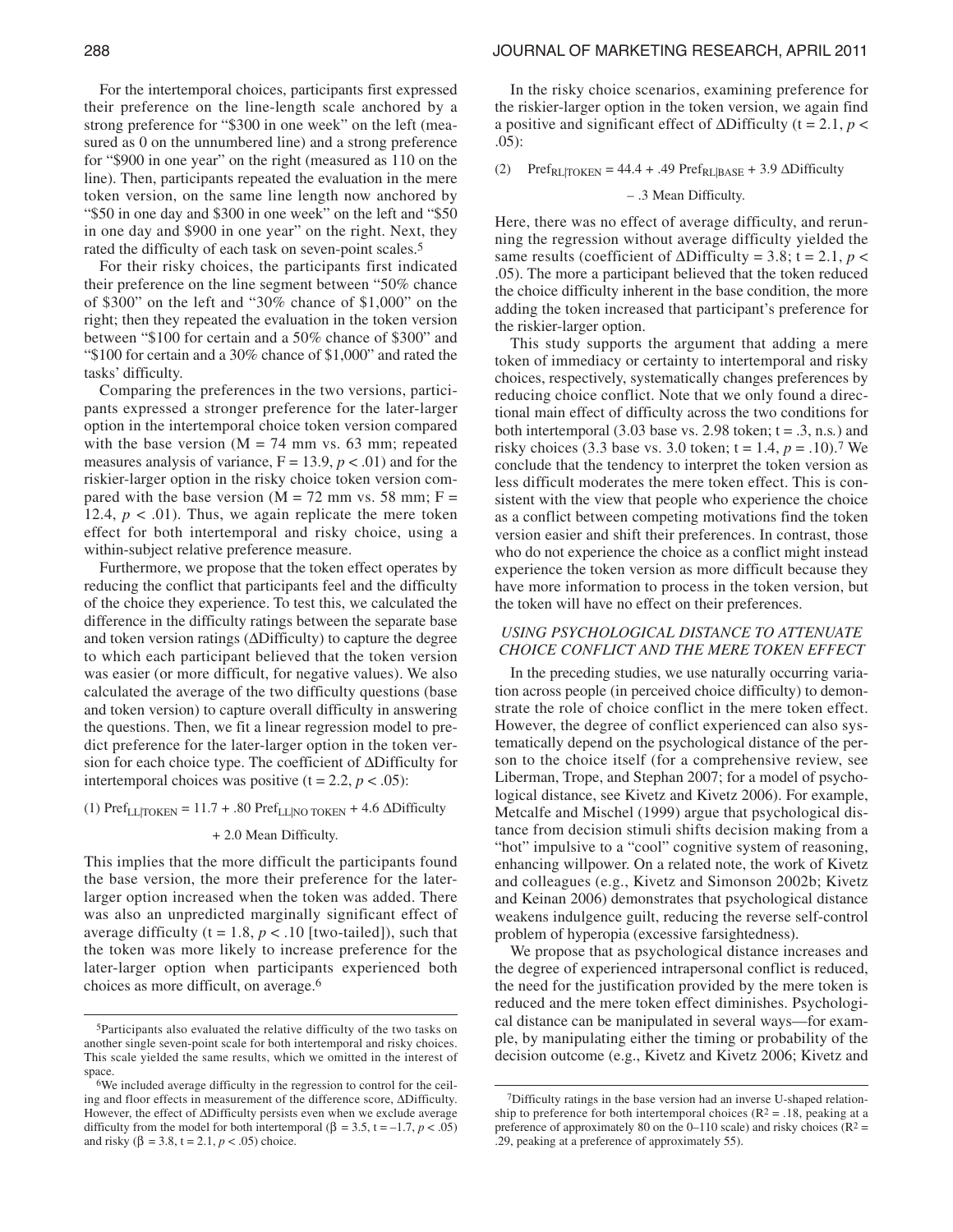Simonson 2002b; Sagristano, Trope, and Liberman 2002; Trope and Liberman 2003). In the following two studies, we investigate  $P_3$  in the domains of intertemporal and risky choice, first manipulating the psychological distance of intertemporal choices by reducing outcome probability and then manipulating the psychological distance of risky choices by delaying the outcomes.

#### *Study 4a: The Effect of Outcome Uncertainty on the Mere Token Effect in Intertemporal Choice*

In Study 4a, 659 participants made choices between \$1,000 in one year and \$300 in one week, in a 2 (nontoken vs. mere token)  $\times$  2 (high vs. low psychological distance) between-subjects design. We manipulated the presence or absence of justification by including a token amount (\$100 in three days) with each option in the mere token conditions but not in the base, nontoken conditions. In contrast with Study 1, the rewards were presented as lotteries with the probability of winning the chosen option manipulated between subjects (either a 75% or 10% chance). The probability of receiving the option was repeated with each choice option to emphasize that the probabilities were equivalent for both choice options. In a pretest, we confirmed that having only a 10% chance of receiving the chosen reward made the choice seem like an easier decision, compared with when there was a more substantial 75% chance of receiving the chosen reward ( $N = 45$ ,  $t = 3.3$ ,  $p < .01$ ). We expect that this difference in choice conflict will result in a stronger mere token effect when the probability is higher.

We observed a 16% mere token effect for uncertain intertemporal choices when the probability of winning is high. (Choice of the later-larger reward increases to 63% in the mere token condition from 47% in the base condition;  $z =$ 3.0,  $p < .01$ .) However, when the choices are more remote with only a 10% probability of winning, we found no significant token effect. (Choice of the later-larger reward is 56% in the mere token condition vs. 51% in the base condition;  $z = 1.0$ , n.s.) Thus, we found that reducing outcome certainty, and thereby increasing the psychological distance of the outcomes, reduces the mere token effect  $(z = 1.4, p < .10)$ .

### *Study 4b: The Effect of Outcome Delay on the Mere Token Effect in Risky Choice*

In Study 4b, 603 participants made choices between a 30% chance to win \$1,000 and a 50% chance to win \$300, in a  $2 \times 2$  between-subjects design. We manipulated the presence or absence of justification by including \$100 for certain with each choice option in the mere token conditions but not in the base, nontoken conditions. We manipulated psychological distance by having the outcomes occur either in the present or after a one-year delay. In a pretest, we confirmed that delaying the consequences of the choice by a year made the decision easier, compared with immediate choice outcomes ( $N = 25$ ,  $t = 2.2$ ,  $p < .05$ ). We expect that this difference in choice conflict results in a stronger mere token effect when the outcome is immediate.

In the immediate condition, we find a significant 15% mere token effect for risky choice, with 25% choosing the riskier-larger option in the base condition compared with 40% in the mere token condition  $(z = 2.8, p < .01)$ . When the choices are more remote and both outcomes are delayed by a year, we find no significant effect of a guaranteed token

on choices of the riskier-larger option (42% base condition vs. 47% mere token condition;  $z = .9$ , n.s.). Making the outcomes more psychologically distant reduces the mere token effect ( $z = 1.3$ ,  $p = .10$ ).

Overall, Studies 4a and 4b demonstrate that greater psychological distance reduces the mere token effect in the domain of both intertemporal and risky choice (combined data,  $z = 1.8$ ,  $p < .05$ ). We argue that psychological distance mitigates the very experience of intrapersonal conflict, making the conflict feel less severe. These findings are consistent with choice conflict underlying the mere token effect and are inconsistent with alternative explanations, such as an income effect, liquidity constraints, and naive diversification. Furthermore, both studies provide further support for the proposition that intensity of the conflict moderates the mere token effect.

# *THE IMPACT OF RELATIVE OPTION VALUES ON CHOICE CONFLICT AND THE MERE TOKEN EFFECT*

The results reported thus far support our conceptualization of intrapersonal choice conflict underlying the mere token effect, such that consumers are largely scope insensitive to the magnitude of the mere token but sensitive to the intensity of the choice conflict. In this section, we investigate the impact on the mere token effect of varying the values of the actual choice options. In particular, we argue that the mere token effect is fundamentally sensitive to the degree to which the intrapersonal conflict is characterized by motivational conflict (as opposed to preference uncertainty arising from similarly valued options), and we describe how the degree of choice conflict changes with the relative option values. Moreover, the following studies enable us to directly contrast the mere token effect with the predictions of the commonly used additive utility models, ruling out a diminishing marginal utility account.

We suggest that the larger the implicit trade-off between goals represented by two options, the greater is the resulting choice conflict, yielding a stronger mere token effect. For example, consider the choice conflict experienced in making intertemporal choices as the size of the sooner-smaller reward is varied. When the sooner-smaller reward is similar in magnitude to the later-larger reward, there is little or no penalty for choosing immediacy, and the decision involves minimal choice conflict. As the sooner-smaller reward size is reduced, the trade-off may approach the indifference point, at which the sooner-smaller and later-larger options are similarly valued. For these kinds of choices, conflict arises for two reasons: First, distinguishing the higher valued of the two options is difficult, and second, the choices represent a trade-off between the goals of immediacy and magnitude. As the sooner-smaller reward is further reduced, it becomes increasingly apparent that the later-larger option is valued more highly, and any preference uncertainty is reduced. However, the options in this case represent an everstarker contrast between immediacy and magnitude. Thus, even as preference uncertainty based on valuation diminishes, the conflict between goals is steadily increasing. First, we provide support for this assertion in the domain of intertemporal choice, and then, we extend the argument to risky choices, demonstrating that our findings are contrary to the predictions of expected utility and prospect theory models.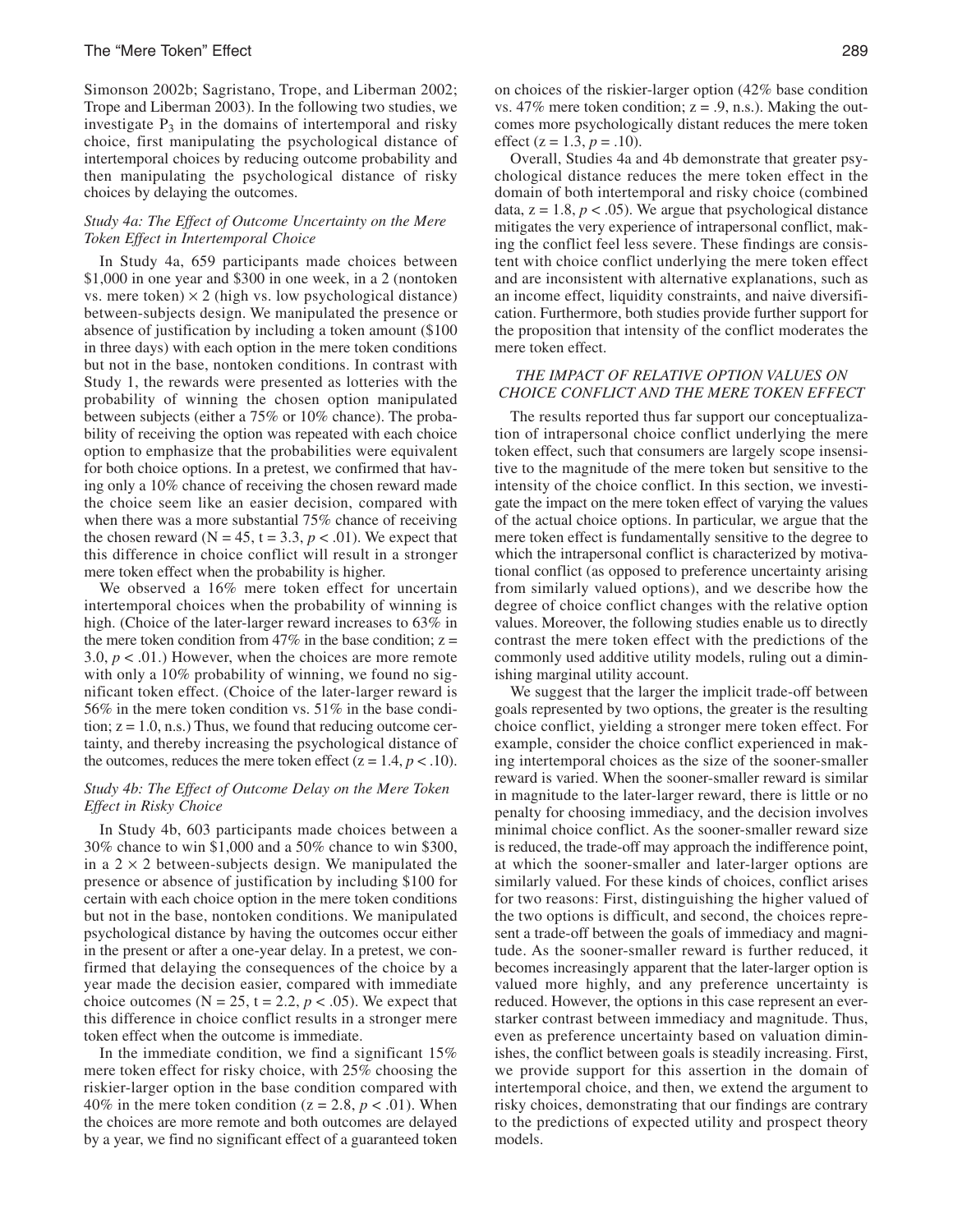Table 1 percentage Of sUBJects chOOsing the later-larger OptiOn (\$1,000 in One year) in stUDy 4a

|                       | Size of Sooner-Smaller Choice Option (in One Week) |            |            |            |        |            |          |       |       |
|-----------------------|----------------------------------------------------|------------|------------|------------|--------|------------|----------|-------|-------|
|                       | \$100                                              | \$200      | \$300      | \$400      | \$500  | \$600      | \$700    | \$800 | \$900 |
| Without mere token    | 72%                                                | 67%        | 58%        | 48%        | 51%    | 38%        | 27%      | 20%   | 15%   |
| With mere token       | 78%                                                | 77%        | 79%        | 64%        | 50%    | 49%        | 36%      | 18%   | 15%   |
| Shift to later-larger | $+6\%$ *                                           | $+10\%$ ** | $+21\%***$ | $+16\%***$ | $-1\%$ | $+11\%$ ** | $+9\%**$ | $-2%$ | $0\%$ |

\*significant at 10%.

\*\*significant at 5%.

\*\*\*significant at 1%.

# *Study 5a: The Effect of Sooner-Smaller Reward Size on the Mere Token Effect in Intertemporal Choice*

In Study 5a, participants were presented with one of 18 intertemporal choices, in a 2 (base vs. token)  $\times$  9 (varying sizes of sooner-smaller rewards) between-subjects design  $(N = 3139)$ . Participants in the base conditions made a choice between \$1,000 in one year and a sooner-smaller amount in one week that varied (between subjects) from \$100 to \$900 (see Table 1). In the mere token conditions, we bundled both the same choice option pairs with \$100 in three days. In a pretest, we confirmed that participants considered choosing between \$1,000 in a year and a relatively large immediate amount an easier decision, compared with when the immediate amount was smaller (\$900 vs. \$300 in a week;  $N = 58$ ;  $t = 2.2$ ,  $p < .05$ ). Thus, the mere token effect should be stronger for lower values of the sooner-smaller reward, which are associated with more choice conflict.

For each of the nine tests of the mere token effect in Table 1, adding the mere token tended to increase choice of the later-larger option in the conditions in which the soonersmaller amounts were lower and therefore more people were choosing the later-larger reward. It is noteworthy that this is counter to a ceiling effect: The two strongest mere token effects were when the sooner-smaller amounts were \$400 and \$300 (both  $ps < .01$ ), and the later-larger reward was relatively appealing (chosen by 64% and 79% of the participants, respectively).

We fit a main effects logistic regression model to the full data set, which shows that choice of the later-larger reward decreases as the size of the sooner-smaller reward increases  $(\beta_{\text{SIZE}} = -.004, \text{Wald } \chi^2 = 492.6, p < .001)$  and increases when a mere token is offered ( $\beta_{\text{TOKEN}}$  = .407, Wald  $\chi^2$  = 26.2,  $p < .001$ ). Then, we fit a full model, including the interaction between sooner-smaller reward size and mere token. The model confirms that the mere token effect is stronger when the sooner-smaller reward is smaller ( $\beta_{\text{INT}}$  = .001, Wald  $\chi^2$  = 5.5, *p* < .05)—that is, when the later-larger reward has relatively higher utility and choice share. Therefore, these findings are consistent with our conceptualization, which predicts that as the sooner-smaller reward size is reduced, the "right" choice becomes clearer, but the remaining conflict is increasingly motivational. Consequently, when the sooner-smaller reward is reduced, the mere token effect increases.

#### *Study 5b: The Effect of Safer-Smaller Reward Size on the Mere Token Effect in Risky Choice*

Next, we generalize the aforementioned finding to the domain of risky choice in a study  $(N = 759)$  in which we manipulate the size of the safer-smaller reward. We compare three levels of the safer-smaller amount, with participants in the base condition choosing between a 50% chance of winning \$1,000 and a 90% chance of winning the smaller amount (\$100, \$300, or \$600, between-subjects). In the mere token conditions, we bundled both options with \$50 for certain. In a pretest, we confirmed that participants viewed choosing between a 50% chance of winning \$1,000 and a relatively large high-likelihood amount (e.g., 90% chance of winning \$600) as an easier decision than choosing between a 50% chance of winning \$1,000 and a relatively small high-likelihood amount (e.g., 90% chance of winning \$100) (N = 59; t = 2.0,  $p = .05$ ).<sup>8</sup> Thus, in general, we should find stronger mere token effects for smaller values of the safer reward.

For the lowest safer-smaller amount (\$100), the mere token increased preference for the riskier-larger option by 20% (61% vs. 41%;  $z = 3.3$ ,  $p < .01$ ). When the safersmaller amounts were larger, we predicted reduced choice conflict, and we found a weaker effect of the mere token for the \$300 amount (28% vs. 26%;  $z = .3$ , n.s.) and the opposite effect for the \$600 amount  $(10\% \text{ vs. } 15\%; z = 1.1, n.s.).$ Consistent with our findings in the domain of intertemporal choice, we observe the expected interaction between safersmaller reward size and the mere token in a logistic regression model that we fit to these data (Wald  $\chi^2 = 7.8$ ,  $p < .01$ ).

#### *Contrasting the Intrapersonal Conflict Framework with Diminishing Marginal Utility*

Comparing the mere token effect across differing levels of the safer-smaller reward is of particular interest in testing diminishing marginal utility as an alternative explanation. In direct contrast with our findings, both cumulative prospect theory and subjective expected utility predict that increasing the size of the safer-smaller reward increases the mere token effect. Specifically, these models imply that adding a mere token makes the riskier-larger option more appealing when that gamble is lost, but adding the mere token favors the safer-smaller option when that gamble is won. This is because the mere token is valued less when added to the riskier-larger reward than the safer-smaller reward, in accordance with diminishing marginal utility. However, as the size of the smaller reward increases, this difference in mere token valuation between the two options (when winning) lessens, and the advantage that the mere token brings to the safer-smaller option when winning is

<sup>8</sup>We used only two levels in the pretest, and we did not pretest the 90% chance of winning \$300.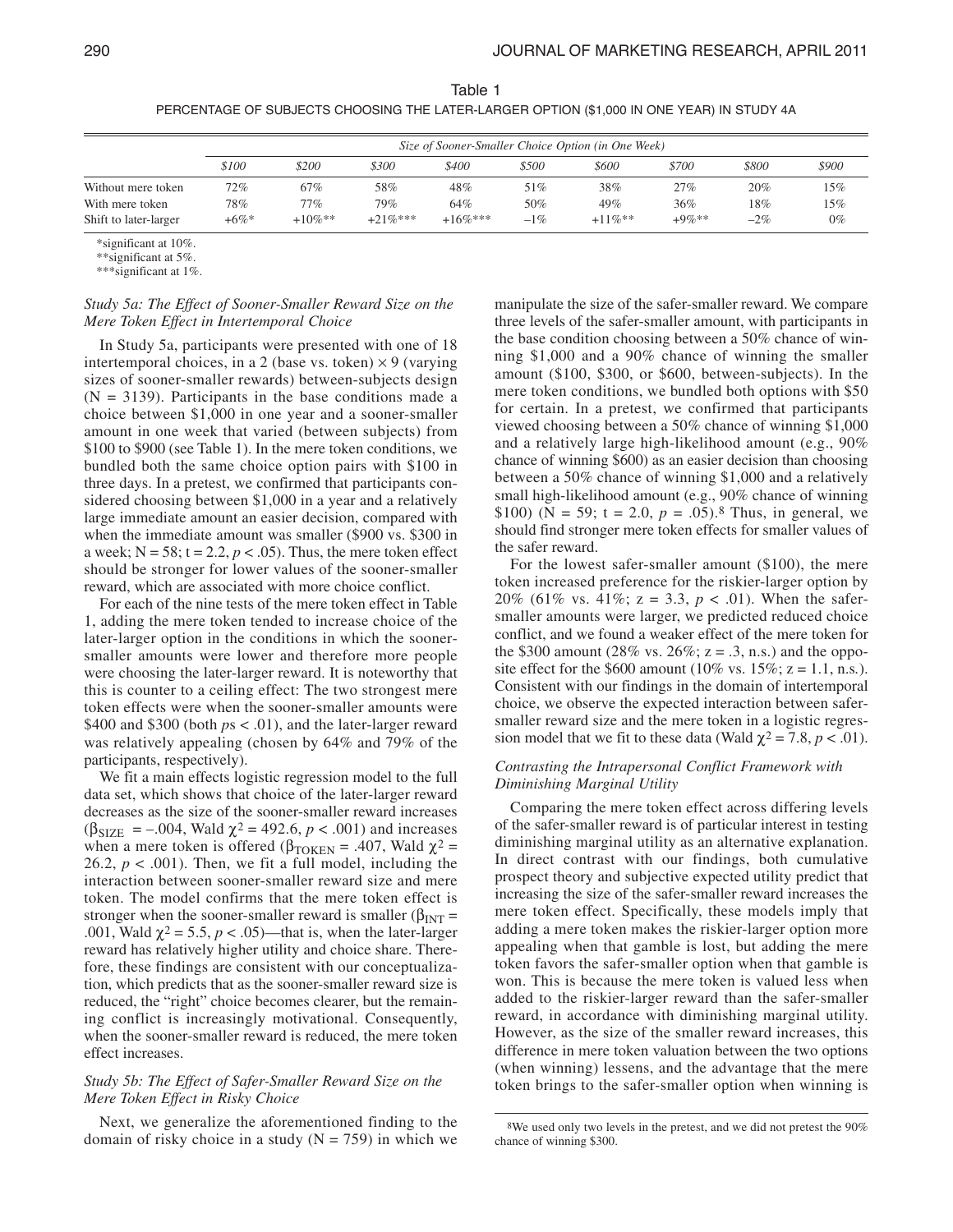reduced (i.e.,  $\Delta_1$  vs.  $\Delta_2$  in Figure 2). Thus, the benefit of the mere token to the safer-smaller reward is reduced when the safer-smaller reward is larger, and adding a mere token should yield even stronger preferences for the riskier-larger option, thus strengthening the effect. This prediction is general, assuming only concavity of the value (or utility) function (e.g., diminishing marginal utility), and is independent of the outcome probabilities and the form of the probability weighing function.<sup>9</sup>

Thus, the results of Study 5b are actually contrary to cumulative prospect theory and expected utility models and help rule out the diminishing marginal utility account. Taken together, Studies 5a and 5b are consistent with our conceptualization of the mere token effect as a justification that resolves choice conflict, with the strongest effects observed when the options present a starker contrast between opposing goals.10

# *THE IMPACT OF PRIMING CONFLICTING GOALS ON THE MERE TOKEN EFFECT*

In the studies thus far, we demonstrate that choice conflict underlies the mere token effect, and we argue that this occurs when two goals are in conflict. We have assumed that as people consider trade-offs in choices, both competing goals are spontaneously activated, which gives rise to conflict between the competing goal motivations (e.g., immediacy and magnitude). In contrast, when the options do not differ substantially on how well they satisfy one of the goals (i.e., when the values on one of the dimensions are similar, as in Studies 5a and 5b) the decision can be resolved by focusing on the goal for which values do vary, without encountering goal conflict. This suggests that even when consumers face choice options that vary on both dimensions, differences in the degree to which the competing goals are activated will affect goal conflict and, consequently, whether a mere token effect is observed. Specifically, if only one goal is activated, less conflict will be experienced, and the token will have less of an impact on choice.

In the final study, we provide evidence for our argument that activation of two competing goals generates choice conflict, which can then be resolved by the presence of mere tokens. Specifically, we use a priming task to make either a single goal or both competing goals salient and show that this moderates the mere token effect. Furthermore, in this study, we generalize the mere token effect to the domain of payments and show that mere tokens can also serve as a justification to facilitate shortsighted choices.

### *Study 6: The Effect of Single-Goal and Dual-Goal Priming on the Mere Token Effect*

In an online study of moviegoing, 580 moviegoers ages 18–49 years evaluated a list of nine potential movie titles. The list was a mix of real titles taken from best-selling novels (e.g., *A Thousand Splendid Suns*) and fake titles. We constructed multiple versions of each fake title to create

Figure 2 DIMINISHING MARGINAL UTILITY PREDICTS STRONGER effects fOr lOWer-valUeD "smaller-safer" OptiOns



stimuli for (1) the control condition (e.g., *And This We Are*), (2) the immediacy prime condition (e.g., *And This We Spend*), and (3) the prudence prime condition (e.g., *And This We Save*). We used five versions of the priming task in all: a control version, a version with only immediate enjoyment primes, a version with only prudence primes, and two versions of mixed primes, with half of the fake titles representing immediacy and half representing long-term prudence. In the analysis that follows, we collapse the two single-goal primes and the two mixed (dual-goal) primes, yielding a 3 (control, single goal, dual goal)  $\times$  2 (base, mere token) design.11

After the movie title evaluation, participants were asked a series of ostensibly unrelated questions about credit card payments. Specifically, they were told they owed a \$600 debt on their credit card. In the base condition, they chose between paying their balance in full or making no payment and being charged \$10 of interest. In the token condition, we added a minimum required payment of \$20 to both options, so participants chose between paying the balance in full (including the \$20 minimum) or only paying the \$20 minimum and being charged \$10 of interest.

We propose that when the competing goals of immediate gratification (represented by not paying the balance due) and being prudent about long-term interests are both activated, the resulting conflict can be resolved by the token minimum payment. In this context, reasons and rationalizations might provide a justification for indulgence, helping the consumer overcome feelings of guilt about indulging and making it easier to choose the more shortsighted option, a result in the opposite direction of the previous studies. We predict that the presence of the token payment will increase the choice to defer further payments in the control (because both goals are usually spontaneously activated) and the dual-goal conditions but not in the single-goal conditions.

The token payment increased payment deferral in the control condition (11% deferral in the base condition vs. 27% deferral in the mere token condition;  $z = 2.63$ ,  $p < .01$ ) and in the dual-goal conditions (13% vs. 33% deferral in the

<sup>9</sup>A detailed proof of these claims is available from the first author on request.

<sup>10</sup>An additional study yields analogous findings, contrary to the predictions of prospect theory and expected utility theory, by manipulating outcome probability. We find stronger mere token effects when the probability of the riskier-larger reward is higher, and therefore the choice options are more extreme, eliciting more conflict.

<sup>11</sup>The two single-goal prime conditions did not significantly differ from each other in any of the results, and the two mixed (dual-goal) prime conditions also did not significantly differ from each other in any of the results.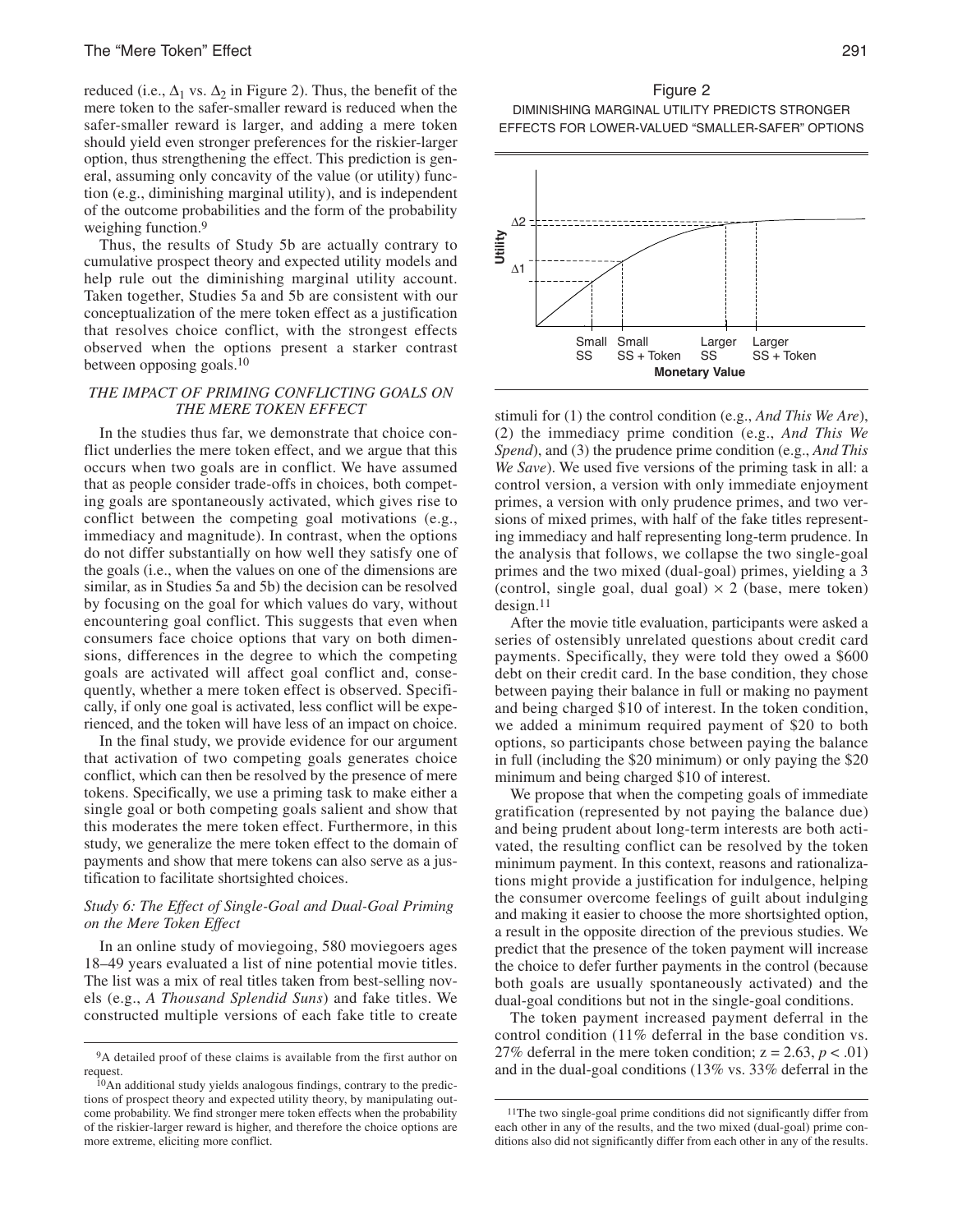base vs. mere token condition;  $z = 3.09$ ,  $p < .01$ ). In contrast, the token payment had little effect on choices in the single-goal condition (17% vs. 21% deferral;  $z = .87$ , n.s.). Priming a single goal reduces the mere token effect, compared with the no-prime control condition  $(z = 1.54, p < .10)$ and the dual-goal prime condition  $(z = 2.01, p < .05)$ .

We have argued that the mere token effect is reduced when only a single goal is primed because there is less choice conflict than when both goals are present in the control and dual-goal prime conditions. This implies that the impact of the prime on the mere token effect should be particularly pronounced among people who find the two financial goals (immediate enjoyment and long-term prudence) a strong source of decision conflict. To test this, we asked participants to rate the degree to which the two goals of "having enough money now" and "ensuring strong finances for the future" were easy or difficult to reconcile in their lives. They rated their goal-conflict on a five-point scale anchored by  $1 =$  "Very easily-I can work towards both goals together," and  $5 =$  "With difficulty—the two goals are often in conflict in my life."12

In a logistic regression predicting payment deferral, we find a marginally significant three-way interaction among the single-goal prime, the presence of the token payment, and the individual tendency to experience goal conflict ( $\beta$  = .362, Wald  $\chi^2 = 2.8$ ,  $p < .10$ .<sup>13</sup> The estimated model parameters predict that for people with the lowest rating of goal conflict, being primed with the single goal makes little difference for the mere token effect ( $\Delta$ Deferral = +7.0% in the single-goal condition vs.  $\Delta$ Deferral = +4.5% in the control and dual-goal conditions). In contrast, the single-goal prime substantially reduces the mere token effect among those who gave the highest rating of goal conflict  $(\Delta$ Deferral =  $+1\%$  in the single-goal condition vs.  $\Delta$ Deferral = +31.4% in the control and dual-goal conditions). Thus, the inclusion of a token minimum payment has the strongest effect on increasing payoff deferral for participants with high goal conflict for whom both goals were salient. When only one goal was made salient or if the participants had lower levels of goal conflict, there was less of a role for the token in the decision, and we observed little effect of adding a token payment.

#### *GENERAL DISCUSSION*

Across these studies, we demonstrate a new phenomenon in decision making, the mere token effect, in the domains of risky and intertemporal choice and for payment timing. The reported studies provide evidence that the effect is scope insensitive and is moderated by the intensity of intrapersonal conflict, consistent with our conceptualization and contrary to the extant normative and descriptive models based on additive utility. In the following section, we briefly address several potential alternative explanations. Then, we explore the implications of the mere token effect in particular, and scope-insensitive justifications in general, for both

consumers and firms and for the broader literature on decision making.

### *Alternative Explanations of the Mere Token Effect*

Although there are potential alternative explanations for the basic effect of adding a mere token, the rival accounts cannot explain our findings of a consistent role of choice conflict as a moderator of the effect in Studies 3–6. In addition, we have specific evidence against the notion that the findings are due to magnitude effects (see the Web Appendix at [http://www.marketingpower.com/jmrapril11\),](http://www.marketingpower.com/jmrapril11) diminishing marginal utility (Study 5b), and liquidity constraints (Study 2a).14 The naive diversification heuristic (Benartzi and Thaler 1999) might suggest that adding the mere token to risky choices yields a preference for the riskier-larger diversified option over the safer-smaller nondiversified option but cannot explain the process findings in Studies 3–6 and is incompatible with Study 5b.

We ruled out diminishing marginal utility as a direct alternative explanation (e.g., through prospect theory) in Study 5b. However, a more complex alternative account might argue that consumers code immediate and delayed outcomes to separate mental accounts (Thaler 1985) and that diminishing marginal utility then applies separately to each mental account. In this view, when a token is added to the sooner-smaller option, it is in the same mental account and is not fully valued, due to diminishing marginal utility. In contrast, when it is added to the later-larger option, consumers put it in a separate mental account and value it in full because diminishing marginal utility occurs separately within each mental account. The later-larger option would then be improved more by adding the token than would the sooner-smaller. However, this suggests that when the sooner-smaller is near zero, there should be minimal diminishing sensitivity to the token and therefore little observed mere token effect, compared with when the sooner-smaller approaches the later-larger in value, which is when diminishing marginal utility has more of an effect. Thus, this mental accounting explanation would predict stronger mere token effects for high values of the sooner-smaller option than for low values, which is the exact opposite of what choice conflict would predict and what we find in Study 5a. An analogous argument implies that the results of Study 5b rule out this mental accounting explanation of our risky choice findings.

#### *Implications of the Intrapersonal Conflict Framework for Consumers and Firms*

*Financial services marketing*. The kinds of choices that give rise to the mere token effect can be seen directly in choices about savings and investments. Brokerage accounts often offer riskless cash bonuses for opening an investment account, and banks offer immediate cash bonuses for opening certificate of deposit savings accounts. Our findings suggest that these token bonuses could fundamentally diminish risk sensitivity and time impatience in the subsequent decisions made. Furthermore, many companies offer matching contributions to  $401(K)$  accounts in the form of

<sup>12</sup>There were no significant differences in this measure across the goal priming conditions.

<sup>13</sup>This interaction was driven by both the control condition and the dualgoal prime. In separate analyses of single-goal versus control and singlegoal versus dual-goal conditions, the three-way interaction was similar in magnitude.

<sup>14</sup>We also note that in an analysis of the large samples in Studies 2a and 5a, we find that the mere token effect is robust across a variety of demographic subgroups defined by gender, age, income, and education.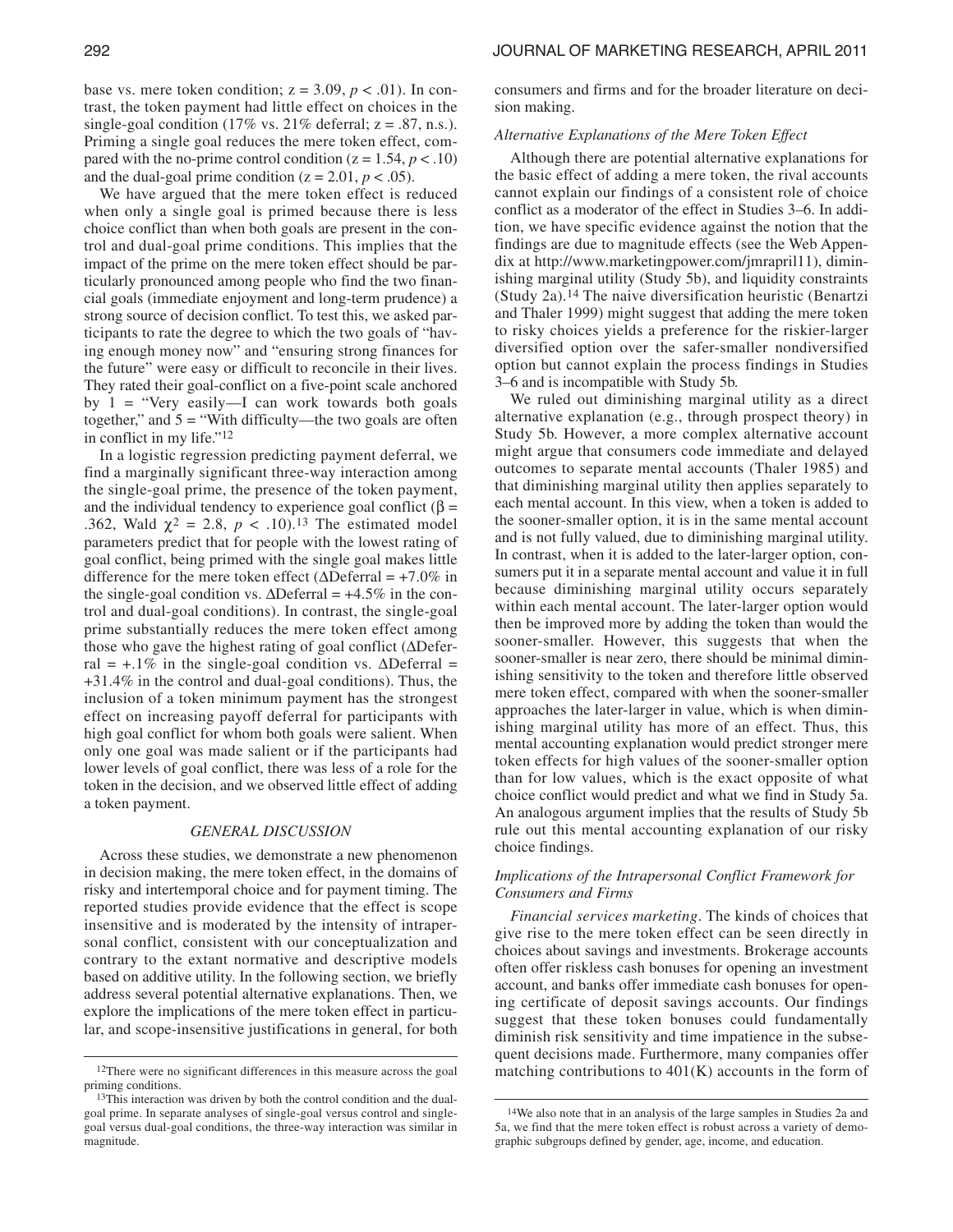company stock. We suggest that the risk associated with the stock may affect the investment choices, such that receiving low-risk stock may spur greater investment in high-risk, high-return funds, and for those receiving a matching contribution in high-risk companies, the effect would be reversed in favor of safer investments. Conceptually, such effects could be found for nonmonetary tokens as well (e.g., a toaster, other promotional items that banks give for opening accounts). In such situations, the key factor would be the degree to which the promotional item represents a goal in conflict.

For all these predictions, we would expect the size of the bonus to have little impact and psychological factors (e.g., the availability of the bonus to be integrated into the decision, the degree of psychological distance, the intensity of the conflict) to moderate the effect. More generally, our findings demonstrate the significant role of motivational conflict and the potential resolution of conflict through justifications in financial decision making.

*Consumer choices*. The mere token effect also has important implications for choices between bundled offerings and, more generally, multiattribute choice. When the choice options each speak to a conflicting consumption goal, bundling an element of choice (a product, feature, or attribute) with both options can resolve the conflict and have a significant impact on the choices made. Thus, before the 2010 oil spill in the Gulf of Mexico, British Petroleum's "Beyond Petroleum" campaign and investments in alternative energy can be understood as an attempt to address the motivational conflict facing environmentally concerned consumers. Similarly, Toyota's promotion of an MP3 player in the 2007 Camry might have resolved motivational conflict between practical goals, already represented by the Camry, and enjoyment goals, which might be better served by competitors but are well represented by the MP3 player. Arguably, the resolution of such conflicts for most consumers is driven by the presence or absence of such initiatives rather than their scope.

These findings carry further implications for the competitive dynamics between firms promoting competing offers, each with a unique strength that addresses a distinct conflicting goal. If one firm adds a token element to their offer that provides some satisfaction on the goal represented by the opposing firm's strength, it may gain share out of proportion with the value of the token element added. Furthermore, if the second firm then counters by matching the offer, it would not reverse the gain in share, because a shift in choice would occur even when the token element is bundled with both options. The second firm might be better served by adding its own token element, addressing the first firm's main strength.

# *Implications of the Intrapersonal Conflict Framework for the Literature on Decision Making*

The mere token effect is reminiscent of the self-control strategy of substitution, in which a small vice is used to satisfy the impulsive desire for gratification and increase willpower to avoid greater vices (see Ainslie 1975; Hoch and Loewenstein 1991). Thus, for example, a dieter may substitute chewing gum for a tempting dessert to avoid a complete breakdown of willpower. Similarly, the mere token effect suggests that under certain circumstances,

bundling small vices with the choice options when confronted by a conflict between virtue and vice may boost choices of the more virtuous options. However, it should be noted that we demonstrated the mere token effect in the context of static binding decisions, and people might not necessarily stick to those choices over time. Moreover, conflict will likely increase with the proximity of the choice options, and when a mere token has been adapted to, and segregated from, the choice options, the effect of the mere token might be reduced or eliminated. This suggests that unless the choices are binding, the mere token might have only a temporary effect or might even backfire due to behavioral activation triggered by consumption of the token (Wadhwa, Shiv, and Nowlis 2006).

The implications of our conceptualization of intrapersonal conflict extend beyond issues of self-control to goal conflict in general. Intrapersonal conflict can arise from any set of competing goals, and therefore, we expect individual differences in how goals are personally structured and evaluated to moderate the results of the current research. When goals are sufficiently parallel, we may observe symmetric mere token effects, in which adding a token representing one goal shifts choices in one direction, which could be reversed by instead adding a token that represents the other goal in conflict, shifting choices in the opposite direction. Thus, separate from any main effects that such a manipulation might have, adding a large low-probability token to a risky choice or a large delayed amount to an intertemporal choice might reverse the small certain and small immediate token effects documented here.15

However, many decisions can involve primary (or default) and secondary goals. When this is the case, we suggest that justifications and reasons will be most effective when addressing the secondary goal, enabling choice of an option consistent with the primary goal. Thus, in a given choice context, the same mere token might address what is the primary goal for one person, with little effect on choice, and what is the secondary goal for another, with a substantial effect. Recent research on hyperopia points to precisely this form of reversibility of primary and secondary goals. To the hyperopic person who feels acutely that he or she is missing out due to insufficient indulgence (Kivetz and Keinan 2006), abstention is arguably an impulsive secondary goal, and indulgence can be construed as the primary (albeit unfulfilled) goal. In that case, reasons and rationalizations might provide a justification for indulgence, helping overcome feelings of guilt about indulging and making it easier to choose the indulgence. Consistent with this view, in Study 6, the token payment facilitates a "vice" choice (accepting a penalty to pay later) rather than enabling a "virtuous" choice (paying off the entire bill now) as in the other studies reported.

Last, we note that the mere token effect represents one specific type of justification. The literature on reasons, justifications, and rationalizations has described a wide range of contexts in which justification is used and many types of information that are interpreted as justification cues. The conceptualization we develop is applicable in many of these domains, specifically when justifications are used to resolve motivational or intrapersonal conflict rather than just prefer-

<sup>15</sup>We thank an anonymous reviewer for making this point.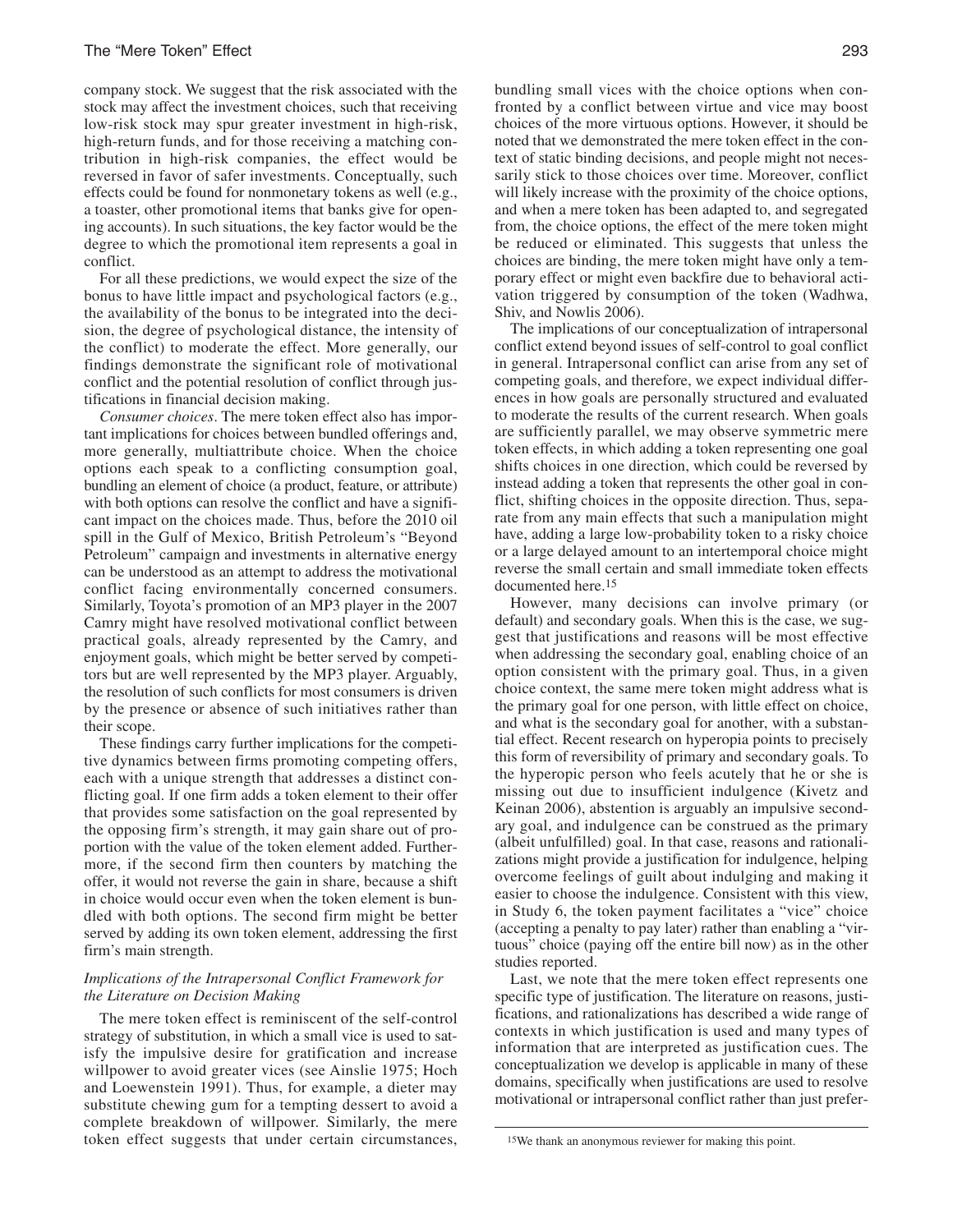ence uncertainty. In the broad range of such choice contexts, we suggest that our proposals regarding scope-insensitive justification and the roles of psychological distance and conflict intensity as moderators merit further research.

#### REFERENCES

- Ainslie, George (1975), "Specious Reward: A Behavioral Theory of Impulsiveness and Impulse Control," *Psychological Bulletin*, 82 (4), 463–96.
- Bartels, Dan and Oleg Urminsky (2011), "On Intertemporal Selfishness: The Perceived Instability of Identity Underlies Impatient Consumption," *Journal of Consumer Research*, 38 (2), (published electronically January 5, 2011), [available at http:// www.jstor.org/stable/10.1086/658339].
- Bem, Daryl J. (1967), "Self-Perception: An Alternative Interpretation of Cognitive Dissonance Phenomena," *Psychological Review*, 74 (3), 183–200.
- Benartzi, Shlomo and Richard H. Thaler (1999), "Risk Aversion or Myopia? Choices in Repeated Gambles and Retirement Investments," *Management Science*, 45 (3), 364–81.
- Bettman, James R., Mary Frances Luce, and John W. Payne (1998), "Constructive Consumer Choice Processes," *Journal of Consumer Research*, 25 (3), 187–217.
- Bodner, Ronit and Drazen Prelec (2001), "Self-Signaling and Diagnostic Utility in Everyday Decision Making," in *Collected Essays in Psychology and Economics*, I. Brocas and J. Carillo, eds. Oxford: Oxford University Press, 1–22.
- Brown, Christina L. and Gregory S. Carpenter (2000), "Why Is the Trivial Important? A Reasons-Based Account for the Effects of Trivial Attributes on Choice," *Journal of Consumer Research*, 26 (4), 372–85.
- Dhar, Ravi (1997), "Consumer Preference for a No-Choice Option," *Journal of Consumer Research*, 24 (2), 215–31.
- Dowling, Grahame R. and Richard Staelin (1994), "A Model of Perceived Risk and Intended Risk-Handling Activity," *Journal of Consumer Research*, 21 (1), 119–34.
- Frederick, Shane, George Loewenstein, and Ted O'Donoghue (2002), "Time Discounting and Time Preference: A Critical Review," *Journal of Economic Literature*, 40 (2), 351–401.
- Gollwitzer, Peter M. and Oliver Kirchhof (1998), "The Willful Pursuit of Identity," in *Motivation and Self-Regulation Across the Life Span*, Jutta Heckhausen and Carol S. Dweck, eds. New York: Cambridge University Press, 389–423.
- Hoch, Stephen and George Loewenstein (1991), "Time-Inconsistent Preferences and Consumer Self-Control," *Journal of Consumer Research*, 17 (4), 492–507.
- and Yuval Rottenstreich (2004), "Music, Pandas and Muggers: On the Affective Psychology of Value," *Journal of Experimental Psychology: General*, 133 (1), 23–30.
- -, ———, and Zhixing Xiao (2005), "When Is More Better? On the Relationship Between Magnitude and Subjective Value," *Current Directions in Psychological Science*, 14 (5), 234–37.
- Hsee, Christopher, Fang Yu, Jiao Zhang, and Yan Zhang (2003), "Medium Maximization," *Journal of Consumer Research*, 30  $(1), 1-14.$
- James, William (1890), *The Principals of Psychology*. New York: Holt and Company.
- Janis, Irving L. and Leon Mann (1977), *Decision Making*. New York: The Free Press.
- Kahneman, Daniel and Amos Tversky (1979), "Prospect Theory: An Analysis of Decision Under Risk," *Econometrica*, 47 (2), 363–91.
- Kivetz, Ran and Anat Keinan (2006), "Repenting Hyperopia: An Analysis of Self-Control Regrets," *Journal of Consumer Research*, 33 (1), 273–82.

and Yifat Kivetz (2006), "Reconciling Mood Congruency and Mood Regulation: The Role of Psychological Distance," working paper, Graduate School of Business, Columbia University.

- ——— and Itamar Simonson (2002a), "Earning the Right to Indulge: Effort as a Determinant of Customer Preferences Toward Frequency Program Rewards," *Journal of Marketing Research*, 39 (May), 155–70.
- and ——— (2002b), "Self Control for the Righteous: Toward a Theory of Precommitment to Indulgence," *Journal of Consumer Research*, 29 (2), 199–217.
- and Yuhuang Zheng (2006), "Determinants of Justification and Self-Control," *Journal of Experimental Psychology: General*, 135 (4), 572–87.
- Lee, Carrie (1999), "How to Pick: Choosing an Online Broker is Getting Tougher, as Options—and Come-Ons—Proliferate," *The Wall Street Journal*, (June 14), R8.
- Lewin, Kurt and Dorwin Cartwright (1951), *Field Theory in Social Science: Selected Theoretical Papers*. Oxford: Harpers.
- Liberman, Nira, Yaacov Trope, and Elena Stephan (2007), "Psychological Distance" in *Social Psychology: Handbook of Basic Principles*, 2d ed., Tory E. Higgins and Arie W. Kruglanski, eds. New York: Guilford Press, 353–83.
- Loewenstein, George (1996), "Out of Control: Visceral Influences on Behavior," *Organizational Behavior and Human Decision Processes*, 65 (3), 272–92.
- and Drazen Prelec (1992), "Anomalies in Intertemporal Choice: Evidence and an Interpretation," *Quarterly Journal of Economics*, 107 (2), 573–97.
- Luce, Mary Frances (1998), "Choosing to Avoid: Coping with Negatively Emotion-Laden Consumer Decisions," *Journal of Consumer Research*, 24 (4), 409–433.
- ———, John W. Payne, and James R. Bettman (1999), "Emotional Trade-Off Difficulty and Choice," *Journal of Marketing Research*, 36 (May), 143–59.
- Metcalfe, Janet and Walter Mischel (1999), "A Hot/Cool-System of Delay of Gratification: Dynamics of Willpower," *Psychological Review*, 106 (1), 3–19.
- Mischel, Walter and Joan Grusec (1967), "Waiting for Rewards and Punishments: Effects of Time and Probability on Choice," *Journal of Personality and Social Psychology*, 5 (1), 24–31.
- Okada, Erika (2005), "Justification Effects on Consumer Choice of Hedonic and Utilitarian Goods," *Journal of Marketing Research*, 42 (February), 43–53.
- Prelec, Drazen and R.J. Herrnstein (1991), "Preferences or Principles: Alternative Guidelines for Choice," in *Strategy and Choice*, Richard J. Zeckhauser, ed. Cambridge, MA: MIT Press, 319–40.
- and George Loewenstein (1991), "Decision Making over Time and Under Uncertainty: A Common Approach," *Management Science*, 37 (7), 770–86.
- Quattrone, George A. and Amos Tversky (1984), "Causal Versus Diagnostic Contingencies: On Self-Deception and on the Voter's Illusion," *Journal of Personality and Social Psychology*, 46 (2), 237–48.
- Rotter, Julian B. (1954), *Social Learning and Clinical Psychology*. Englewood Cliffs, NJ: Prentice Hall.
- Sagristano, Michael, Yaacov Trope, and Nira Liberman (2002), "Time-Dependent Gambling: Odds Now, Money Later," *Journal of Experimental Psychology: General*, 131 (3), 364–76.
- Samuelson, Paul A. (1937), "A Note on Measurement of Utility," *The Review of Economic Studies*, 40 (2), 155–61.
- Savage, Leonard J. (1954), *The Foundations of Statistics*. New York: John Wiley & Sons.
- Schelling, T.C. (1980), "The Intimate Contest for Self-Command," *Public Interest*, 60 (Summer), 94–118.
- Shafir, Eldar, Itamar Simonson, and Amos Tversky (1993), "Reason-Based Choice," *Cognition*, 49 (1–2), 11–36.
- Sherman, Steven and Larry Gorkin (1980), "Attitude Bolstering When Behavior Is Inconsistent with Central Attitudes," *Journal of Experimental Social Psychology*, 16 (4), 388–403.